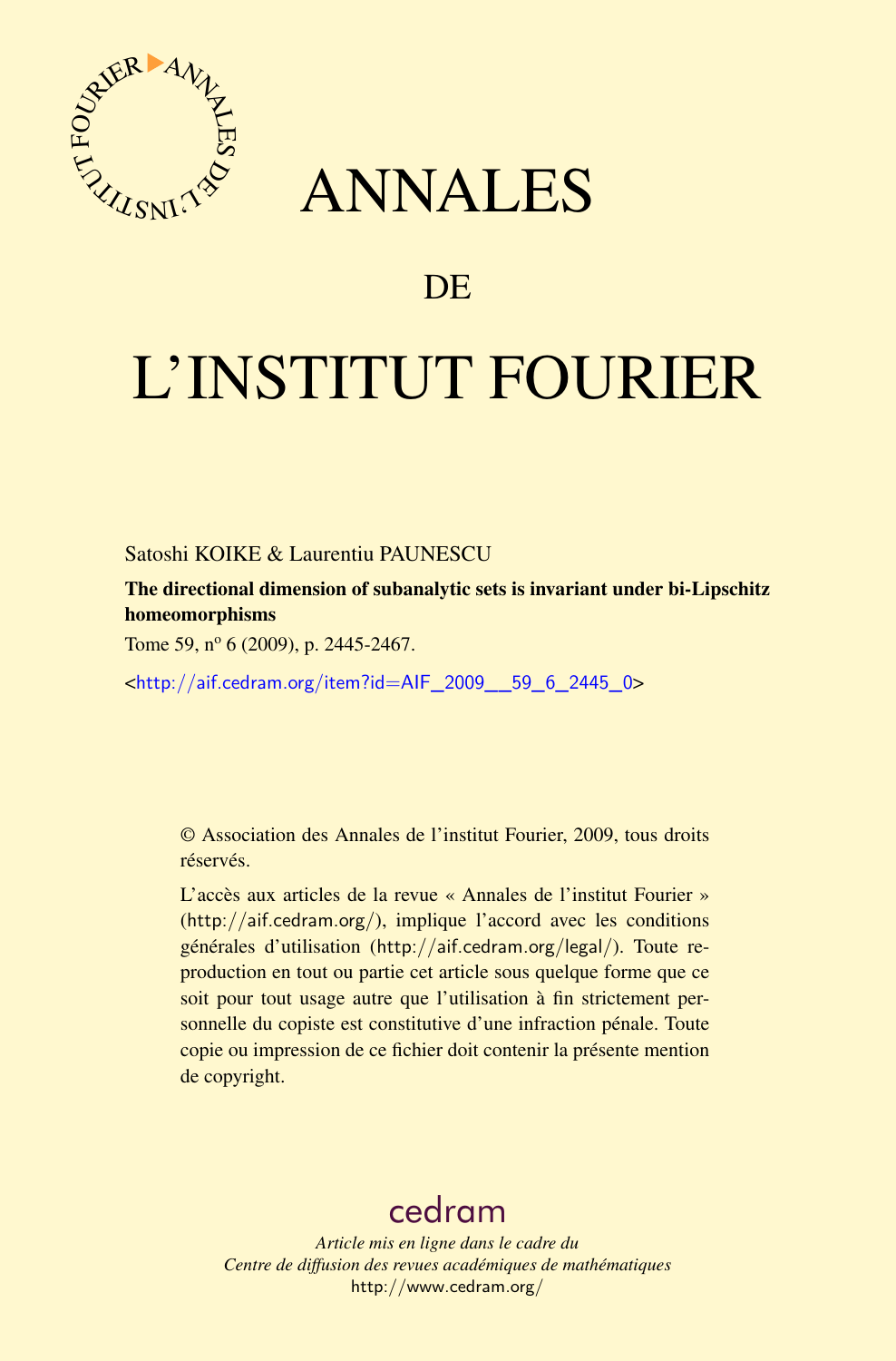### THE DIRECTIONAL DIMENSION OF SUBANALYTIC SETS IS INVARIANT UNDER BI-LIPSCHITZ HOMEOMORPHISMS

#### **by Satoshi KOIKE & Laurentiu PAUNESCU**

ABSTRACT. — Let  $A \subset \mathbb{R}^n$  be a set-germ at  $0 \in \mathbb{R}^n$  such that  $0 \in \overline{A}$ . We say that  $r \in S^{n-1}$  is a direction of *A* at  $0 \in \mathbb{R}^n$  if there is a sequence of points  $\{x_i\} \subset A \setminus \{0\}$  tending to  $0 \in \mathbb{R}^n$  such that  $\frac{x_i}{\|x_i\|} \to r$  as  $i \to \infty$ . Let  $D(A)$  denote the set of all directions of *A* at  $0 \in \mathbb{R}^n$ .

Let *A*,  $B \subset \mathbb{R}^n$  be subanalytic set-germs at  $0 \in \mathbb{R}^n$  such that  $0 \in \overline{A} \cap \overline{B}$ . We study the problem of whether the dimension of the common direction set,  $\dim(D(A) \cap D(B))$  is preserved by bi-Lipschitz homeomorphisms. We show that although it is not true in general, it is preserved if the images of *A* and *B* are also subanalytic. In particular if two subanalytic set-germs are bi-Lipschitz equivalent their direction sets must have the same dimension.

RÉSUMÉ. — Soit  $A \subset \mathbb{R}^n$  un germe d'ensemble en  $0 \in \mathbb{R}^n$  tel que  $0 \in \overline{A}$ . On dit que *r ∈ S <sup>n</sup>−*<sup>1</sup> est une direction de *A* en 0 *∈* R*<sup>n</sup>* s'il existe une suite de points *{x*<sub>*i*</sub>**}** ⊂ *A*  $\setminus$  {0} qui converge vers 0 ∈ R<sup>*n*</sup> telle que  $\frac{x_i}{\|x_i\|}$  → *r* quand *i* → ∞. L'ensemble des directions de *A* en  $0 \in \mathbb{R}^n$  est noté  $D(A)$ . Soient *A, B* ⊂  $\mathbb{R}^n$  deux germes en  $0 \in \mathbb{R}^n$  d'ensemble sous-analytique tels que  $0 \in \overline{A} \cap \overline{B}$ .

On étudie le problème suivant: la dimension de l'intersection, dim(*D*(*A*)*∩D*(*B*)), est-elle invariante par homéomorphisme bi-Lipschitzien? On montre que la réponse est non en général, néanmoins la propriété est vraie, lorsque les images de *A* et *B* sont sous-analytiques. En particulier, les ensembles des directions de deux germes sous-analytiques, équivalents par homéomorphisme bi-Lipschitzien, ont la même dimension.

#### **1. Introduction**

The first remarkable result on Lipschitz equisingularity problem was obtained by T. Mostowski. In [\[21\]](#page-22-0) he succeeded in solving a conjecture of Sullivan, showing that a complex analytic variety admits a locally Lipschitz

Keywords: Subanalytic set, direction set, bi-Lipschitz homeomorphism. Math. classification: 14P15, 32B20, 57R45.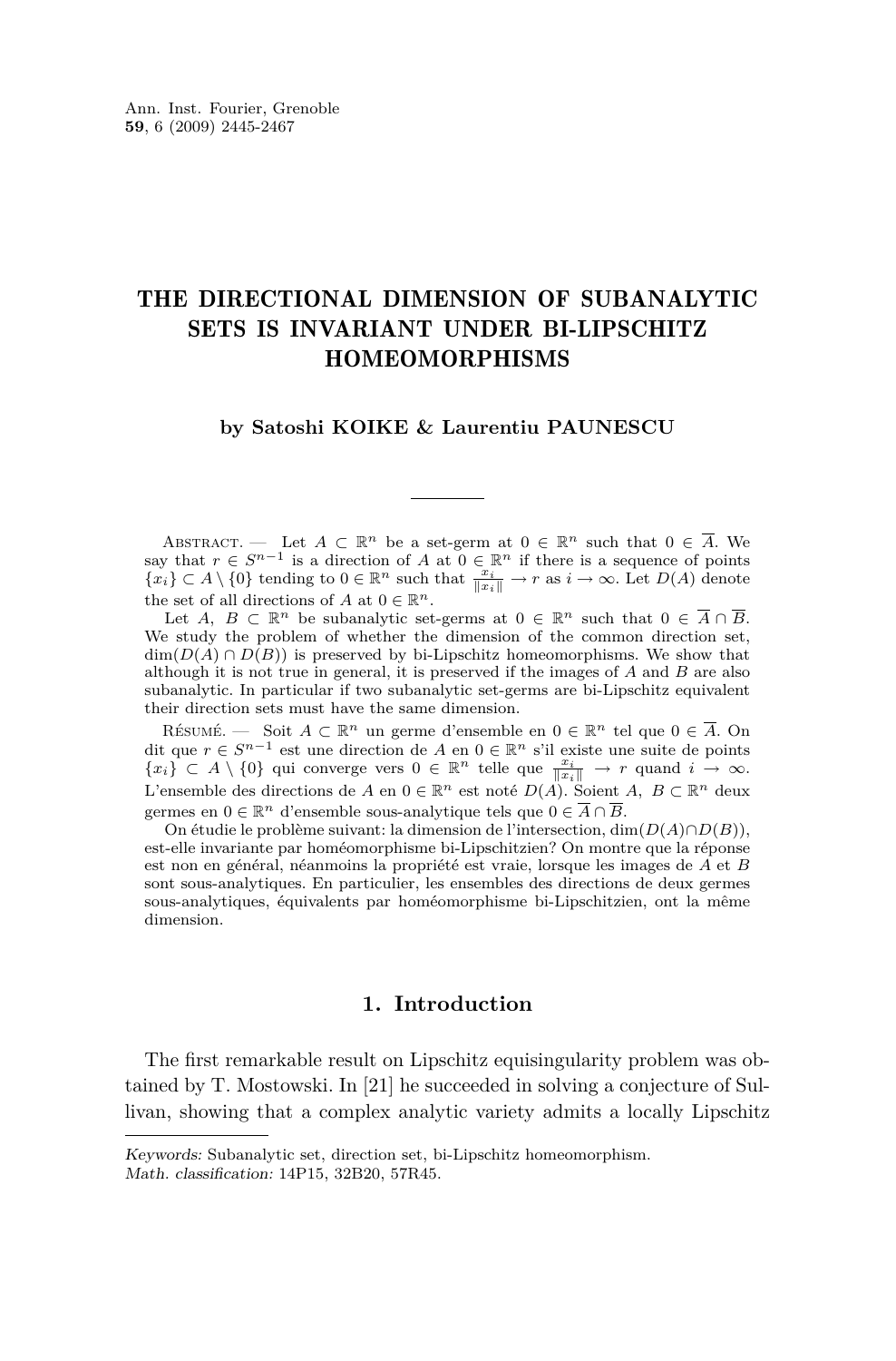trivial stratification. Following his work, A. Parusiński proved the corre-sponding results in several real categories ([\[26,](#page-23-0) [25,](#page-23-0) [27\]](#page-23-0)). Subsequently this area has become more attractive for real and complex singularity people. Recently, J.P. Henry and A. Parusiński ([\[8,](#page-22-0) [9\]](#page-22-0)) introduced some Lipschitz invariants for real and complex analytic function germs, and showed that Lipschitz moduli appear even in a family of polynomial functions with isolated singularities. See the survey [\[23\]](#page-22-0) for more on Lipschitz equisingularity problems.

On the other hand, in late 70's, T.-C. Kuo introduced the notion of blow-analyticity as a desirable equivalence relation for real analytic function germs. He also established some triviality theorems and showed local finiteness of different blow-analytic types in an analytic family of functions with isolated singularities (e.g. [\[16,](#page-22-0) [17,](#page-22-0) [18\]](#page-22-0)). Concerning blow-analyticity, see the surveys [\[5\]](#page-22-0) and [\[7\]](#page-22-0).

Let us recall the notion of blow-analyticity. Let  $f, g : (\mathbb{R}^n, 0) \to (\mathbb{R}, 0)$  be analytic function-germs. We say that they are blow-analytically equivalent if there are real modifications  $\mu : (M, \mu^{-1}(0)) \to (\mathbb{R}^n, 0), \mu' : (M', \mu'^{-1}(0)) \to$  $(\mathbb{R}^n, 0)$  and an analytic isomorphism  $\Phi : (M, \mu^{-1}(0)) \to (M', \mu'^{-1}(0))$ which induces a homeomorphism  $\phi : (\mathbb{R}^n, 0) \to (\mathbb{R}^n, 0), \mu' \circ \Phi = \phi \circ \mu$ , such that  $f = g \circ \phi$ . A blow-analytic homeomorphism is such a  $\phi$ , a homeomorphism induced by an analytic isomorphism via real modifications.

Every blow-analytic homeomorphism is an arc-analytic homeomorphism in the sense of K. Kurdyka [\[19\]](#page-22-0), therefore maps any analytic arc to an analytic arc. E. Bierstone and P. Milman analysed the relation between blow-analyticity and arc-analyticity in [\[1\]](#page-22-0). Taking those results into consideration, T.-C. Kuo conjectured that a blow-analytic homeomorphism preserves the contact order of analytic arcs. Nevertheless, this is not valid. The first author observed that the zero-sets of Briançon-Speder's family ([\[3\]](#page-22-0)) and also of Oka's family ([\[24\]](#page-23-0)) are not "blow-analytically and bi-Lipschitz" trivial (in [\[12\]](#page-22-0), see also [\[28\]](#page-23-0)). Later (in [\[13\]](#page-22-0)) he showed that they are not even bi-Lipschitz trivial (while being blow-analytically trivial, see [\[4\]](#page-22-0), [\[6\]](#page-22-0)). In other words, the blow-analytic equivalence for functions does not imply the bi-Lipschitz equivalence for their zero-sets. The proof in the case of Oka's family (see Example [2.5\)](#page-5-0) is based on the fact that the cardinal number of the common direction set of their components must be preserved by a bi-Lipschitz homeomorphism. In this paper we extend the observation above to the general case in the subanalytic category.

MAIN THEOREM. — Let  $A, B \subset \mathbb{R}^n$  be subanalytic set-germs at  $0 \in \mathbb{R}^n$ such that  $0 \in \overline{A} \cap \overline{B}$ , and let  $h : (\mathbb{R}^n, 0) \to (\mathbb{R}^n, 0)$  be a bi-Lipschitz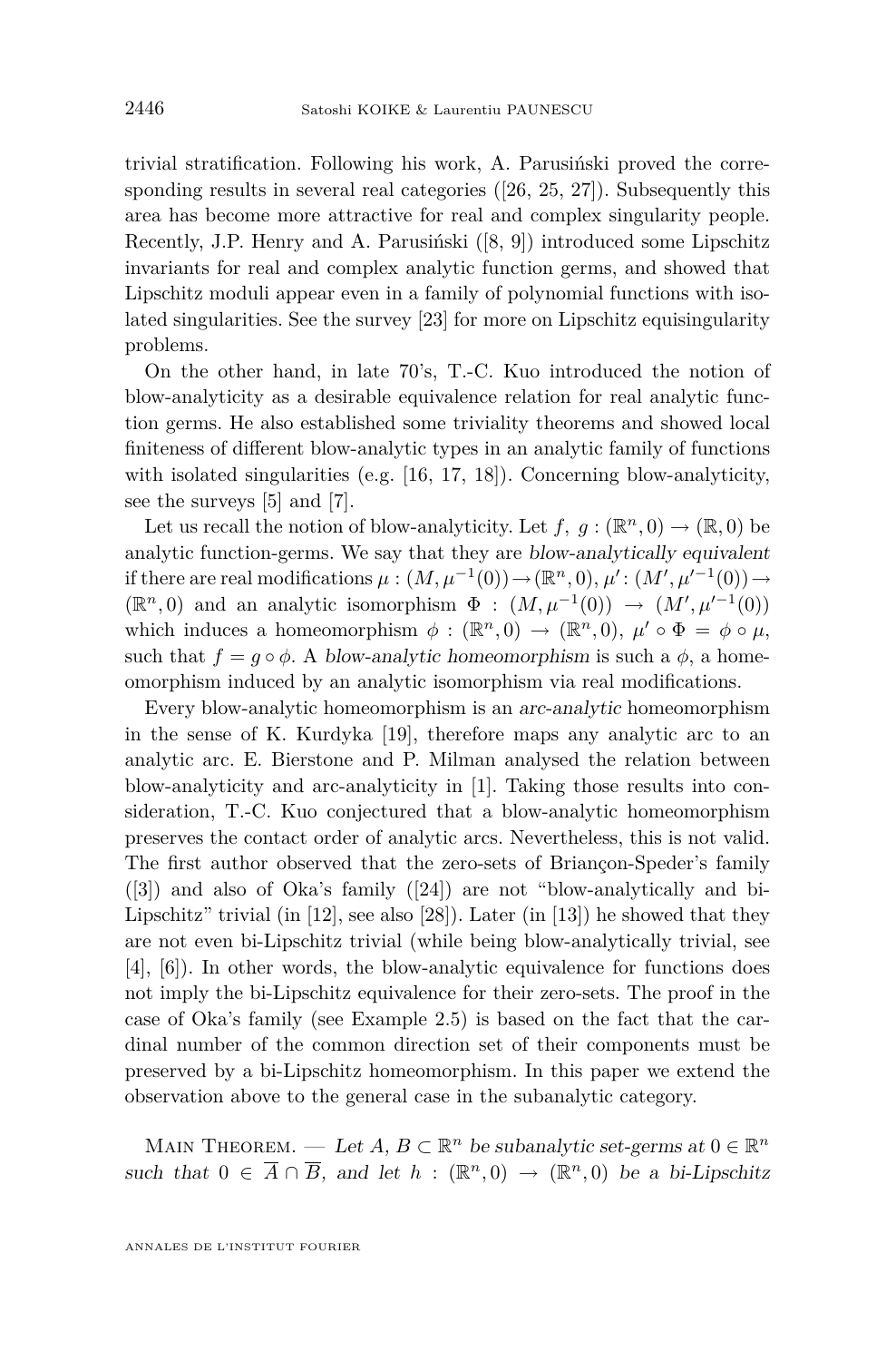<span id="page-3-0"></span>homeomorphism. Suppose that *h*(*A*)*, h*(*B*) are also subanalytic. Then we have the equality of dimensions,

$$
\dim(D(h(A)) \cap D(h(B))) = \dim(D(A) \cap D(B)).
$$

As a corollary of the theorem above, we have another bi-Lipschitz invariant, namely the dimension of the direction set.

THEOREM 1.1. — Let  $h : (\mathbb{R}^n, 0) \to (\mathbb{R}^n, 0)$  be a bi-Lipschitz homeomorphism. If *A*,  $h(A)$  are subanalytic set-germs at  $0 \in \mathbb{R}^n$ , then  $\dim D(h(A)) = \dim D(A).$ 

In §3 we describe our Main Problem and give several examples showing the subtlety of our result. One example points out that the bi-Lipschitz assumption cannot be dropped, even if we deal with polynomial homeomorphisms. Another two examples demonstrate that we cannot drop the assumption of subanalyticity of the images from our main results. In §4 and §5 we define the notion of a sea-tangle neighbourhood, describe some of its properties, and introduce a sequence selection property (condition (*SSP*)). After several reductions of our Main Problem in §6, we complete the proof in §7.

At the end of this paper, we give an easy proof of the main theorem for surfaces (see Appendix).

A special case of our result was obtained by Mostowski in [\[22\]](#page-22-0).

**Acknowledgements.** We would like to thank Tzee-Char Kuo for useful discussions, in particular, for suggesting the construction of a zigzag bi-Lipschitz homeomorphism (Example [3.4\)](#page-7-0). This article was written up while the first author was visiting Sydney. He would like to thank the University of Sydney for its support and hospitality. Finally we are happy to thank the referee for helping improving the presentation of our paper.

#### **2. Directional dimension**

We first recall the notion of subanalyticity introduced by H. Hironaka ([\[10\]](#page-22-0)). Let *M* be a real analytic manifold. A subset  $A \subset M$  is said to be subanalytic, if for any  $x \in \overline{A}$ , there are an open neighbourhood *U* of *x* in *M* and a finite numbers of proper real analytic maps of real analytic spaces  $f_{ij}: Y_{ij} \to U, j = 1, 2$ , such that

$$
A \cap U = \bigcup_i (Im(f_{i1}) - Im(f_{i2})).
$$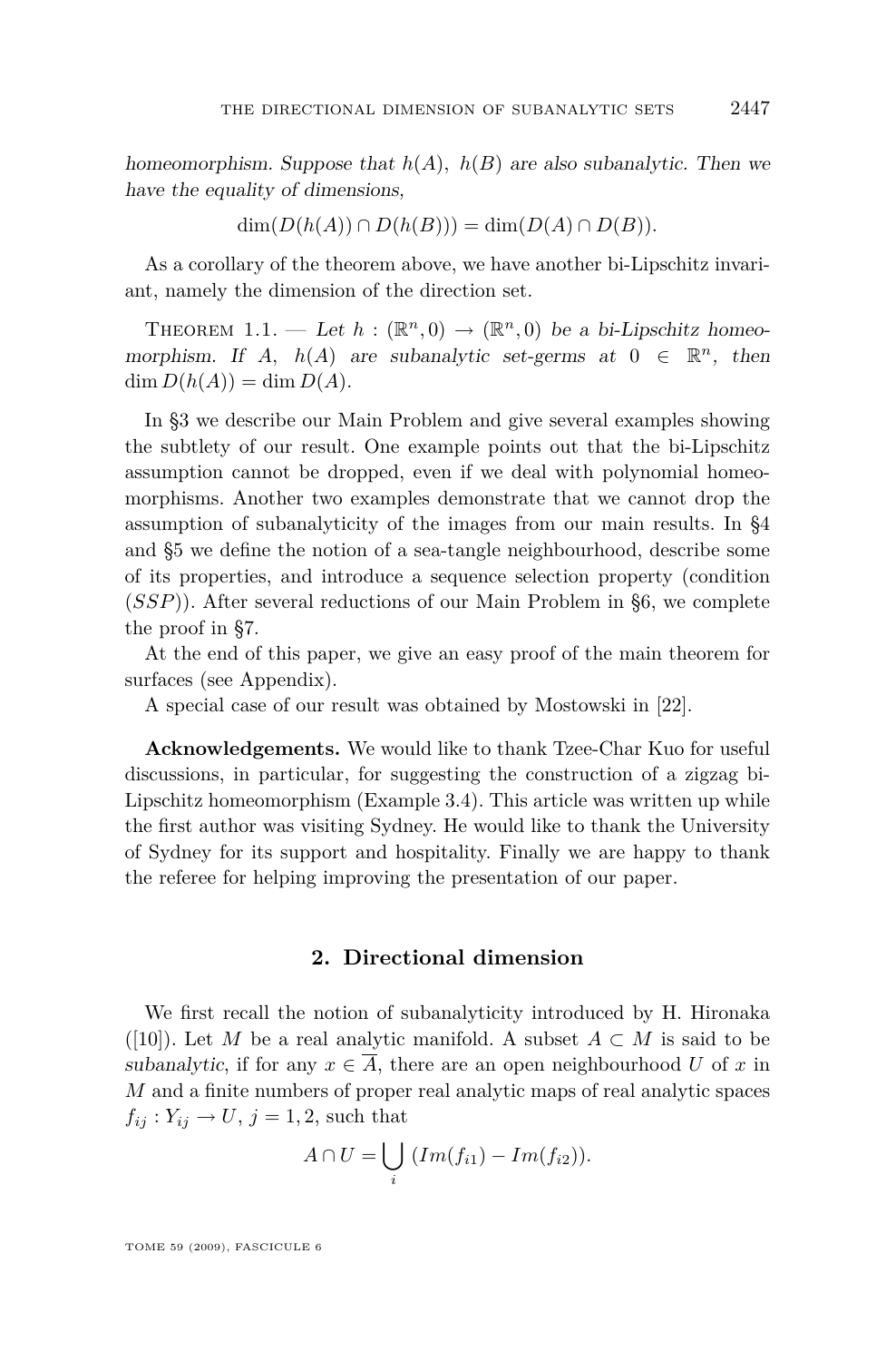There are several equivalent definitions for subanalyticity ([\[10,](#page-22-0) [11\]](#page-22-0)). We note that the curve selection lemma, called Hironaka's selection lemma, holds in the subanalytic category.

We next give the definition of the direction set.

DEFINITION 2.1. — Let *A* be a set-germ at  $0 \in \mathbb{R}^n$  such that  $0 \in \overline{A}$ . We define the direction set  $D(A)$  of  $A$  at  $0 \in \mathbb{R}^n$  by

$$
D(A) := \left\{ a \in S^{n-1} | \; \exists \{x_i\} \subset A \setminus \{0\}, \; x_i \to 0 \in \mathbb{R}^n \; s.t. \; \frac{x_i}{\|x_i\|} \to a, \; i \to \infty \right\}.
$$

Here  $S^{n-1}$  denotes the unit sphere centred at  $0 \in \mathbb{R}^n$ .

Thanks to Hironaka's selection lemma, we can express the direction set  $D(A)$  for a subanalytic set-germ *A* at  $0 \in \mathbb{R}^n$  as follows:

$$
D(A) := \left\{ a \in S^{n-1} \middle| \begin{array}{c} \exists \lambda : [0, \epsilon) \to \mathbb{R}^n, \ C^{\omega}, \ \lambda(0) = 0, \ \lambda((0, \epsilon)) \setminus \{0\} \subset A \\ \text{s.t. } \lim_{t \to 0} \frac{\lambda'(t)}{\|\lambda'(t)\|} = a \end{array} \right\}.
$$

Concerning this direction set, we have

PROPOSITION 2.2. — If *A* is a subanalytic set-germ at  $0 \in \mathbb{R}^n$  such that  $0 \in \overline{A}$ , then  $D(A)$  is a closed subanalytic subset of  $S^{n-1}$ .

Proof. — Let  $\pi$  :  $\mathcal{M}_n$   $\rightarrow \mathbb{R}^n$  be a blowing-up at  $0 \in \mathbb{R}^n$  such that  $\pi^{-1}(0) = \mathbb{R}P^{n-1}$ . Let  $\beta: S^{n-1} \to \mathbb{R}P^{n-1}$  be the canonical projection, and we write  $\hat{P} := \beta(P)$  for  $P \in S^{n-1}$ .

Let  $\epsilon > 0$  be a fixed sufficiently small positive number. For  $Q \in \mathbb{R}P^{n-1}$ , we denote by  $U_{\epsilon}(Q)$  the  $\epsilon$ -neighbourhood of  $Q$  in  $\mathcal{M}_n$ . Then  $U_{\epsilon}(Q)$  –  $\pi^{-1}(0) = U_{\epsilon}^+(Q) \cup U_{\epsilon}^-(Q)$ , where  $U_{\epsilon}^+(Q)$ ,  $U_{\epsilon}^-(Q)$  are disjoint open half balls.

We denote by *T* the strict transform of  $\overline{A}$  by  $\pi$ . Let *P* be an arbitrary point of  $S^{n-1}$ . Then there exists a neighbourhood *U* of *P* in  $S^{n-1}$  such that  $D(A) \cap U$  can be identified with  $\pi^{-1}(0) \cap T \cap U_{\epsilon}^{+}(\hat{P}) \cap U_{\epsilon}(\hat{P})$  or  $\pi^{-1}(0) \cap$  $T \cap U_{\epsilon}^{-}(\hat{P}) \cap U_{\epsilon}(\hat{P})$ , which is a closed subanalytic set in  $U_{\epsilon}(\hat{P})$ . Thus  $D(A)$ is a closed subanalytic subset of *S n−*1 . В последните поставите на примерение и производите на примерение в последните поставите на примерение и при<br>В поставите поставите на примерение и примерение и примерение и примерение и примерение и примерение и примере

Let *A*, *B* be subanalytic set-germs at  $0 \in \mathbb{R}^n$  such that  $0 \in \overline{A} \cap \overline{B}$ . By the proposition above,  $D(A) \cap D(B)$  is a closed subanalytic subset of  $S^{n-1}$ . Therefore the dimension of  $D(A) \cap D(B)$  is naturally defined (by convention dim  $\emptyset = -1$ ).

DEFINITION 2.3. — For subanalytic set-germs  $A, B$  at  $0 \in \mathbb{R}^n$  such that  $0 \in \overline{A} \cap \overline{B}$ , we call  $\dim(D(A) \cap D(B))$  the directional dimension of *A* and *B* at  $0 \in \mathbb{R}^n$ .

<span id="page-4-0"></span>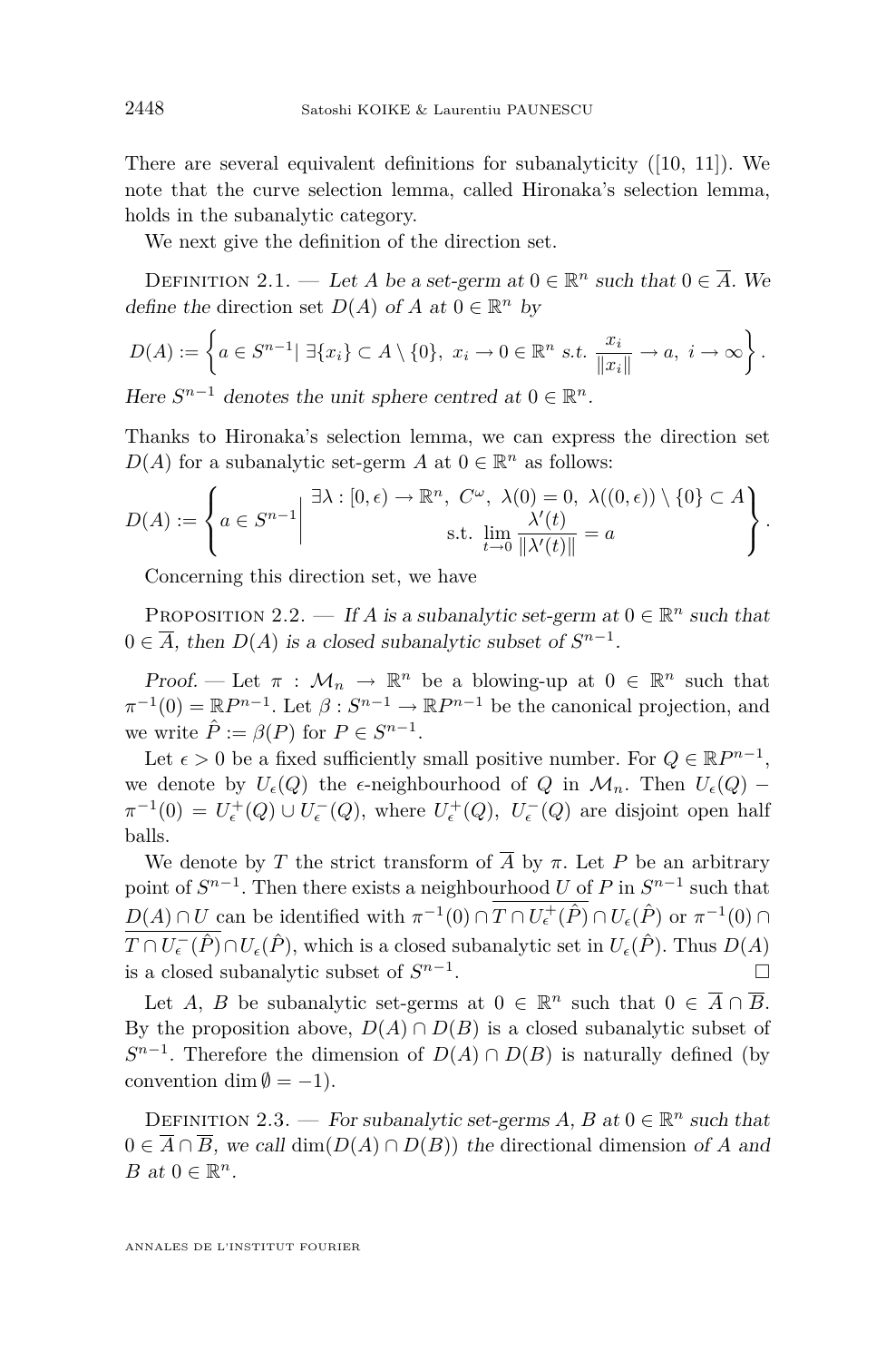<span id="page-5-0"></span>Remark 2.4. — Let  $A \subset \mathbb{R}^n$  be a subanalytic set-germ at  $0 \in \mathbb{R}^n$  such that  $0 \in \overline{A}$ , and let  $h : (\mathbb{R}^n, 0) \to (\mathbb{R}^n, 0)$  be a bi-Lipschitz homeomorphism. Since a subanalytic subset of  $\mathbb{R}^n$  admits a locally finite stratification by connected analytic submanifolds of  $\mathbb{R}^n$ ,  $h(A)$  admits a finite stratification by connected Lipschitz submanifolds of  $\mathbb{R}^n$  and  $\dim h(A) = \dim A$ .

Let us apply our Main Theorem to Oka's family ([\[24\]](#page-23-0)).

Example 2.5. — Let  $f_t : (\mathbb{R}^3, 0) \to (\mathbb{R}, 0), t \in \mathbb{R}$ , be a family of polynomial functions with isolated singularities defined by

$$
f_t(x, y, z) = x^8 + y^{16} + z^{16} + tx^5z^2 + x^3yz^3.
$$

We recall some observations in [\[12\]](#page-22-0). Put

$$
f(x, y, z) := f_0(x, y, z) = x^8 + y^{16} + z^{16} + x^3yz^3.
$$

The set  $f^{-1}(0) - \{0\}$  has empty intersection with each coordinate plane. Let us consider

$$
A_1 := \{x > 0, y > 0, z < 0\}, \quad A_2 := \{x > 0, y < 0, z > 0\},
$$
  

$$
A_3 := \{x < 0, y > 0, z > 0\}, \quad A_4 := \{x < 0, y < 0, z < 0\}
$$

and  $S_i := f^{-1}(0) \cap A_i$ ,  $1 \leq i \leq 4$ . Then  $f^{-1}(0) = S_1 \cup S_2 \cup S_3 \cup S_4 \cup \{0\}$  and each  $\overline{S_i} = S_i \cup \{0\}$  is homeomorphic to  $S^2$ . As seen in [\[12\]](#page-22-0),  $\dim(D(S_i) \cap$  $D(S_i) = 0, i \neq j.$ 

We further introduce

$$
A_5 := \{x < 0, \ y < 0, \ z > 0\}, \quad A_6 := \{x < 0, \ y > 0, \ z < 0\}.
$$

The zero-set  $f_t^{-1}(0)$  is expanding into the octants  $A_5$  and  $A_6$  as  $t$  varies from 0 to 1. In [\[12\]](#page-22-0), we have made the following observation for  $f_1^{-1}(0)$ . Put

$$
g(x, y, z) := f_1(x, y, z) = x^8 + y^{16} + z^{16} + x^5 z^2 + x^3 y z^3.
$$

The set  $g^{-1}(0) - \{0\}$  has empty intersection with both  $(x, y)$ -plane and (*y, z*)-plane. We put

$$
B_1 := \{x > 0, y > 0, z < 0\}, B_2 := \{x > 0, y < 0, z > 0\},
$$
  

$$
B_3 := \{x < 0, z > 0\}, B_4 := \{x < 0, z < 0\}
$$

and  $P_i := g^{-1}(0) \cap B_i$ ,  $1 \leq i \leq 4$ . Then  $g^{-1}(0) = P_1 \cup P_2 \cup P_3 \cup P_4 \cup \{0\}$ and each  $\overline{P_i} = P_i \cup \{0\}$  is homeomorphic to  $S^2$ . We have seen  $\dim(D(P_3) \cap$  $D(P_4)$  = 1. Thus it follows from our Main Theorem that  $(\mathbb{R}^3, f_0^{-1}(0))$  is not bi-Lipschitz homeomorphic to  $(\mathbb{R}^3, f_1^{-1}(0))$ . In fact, the same argument shows that the zero sets of  $f_0$  and  $f_t, t \neq 0$  are not bi-Lipschitz homeomorphic.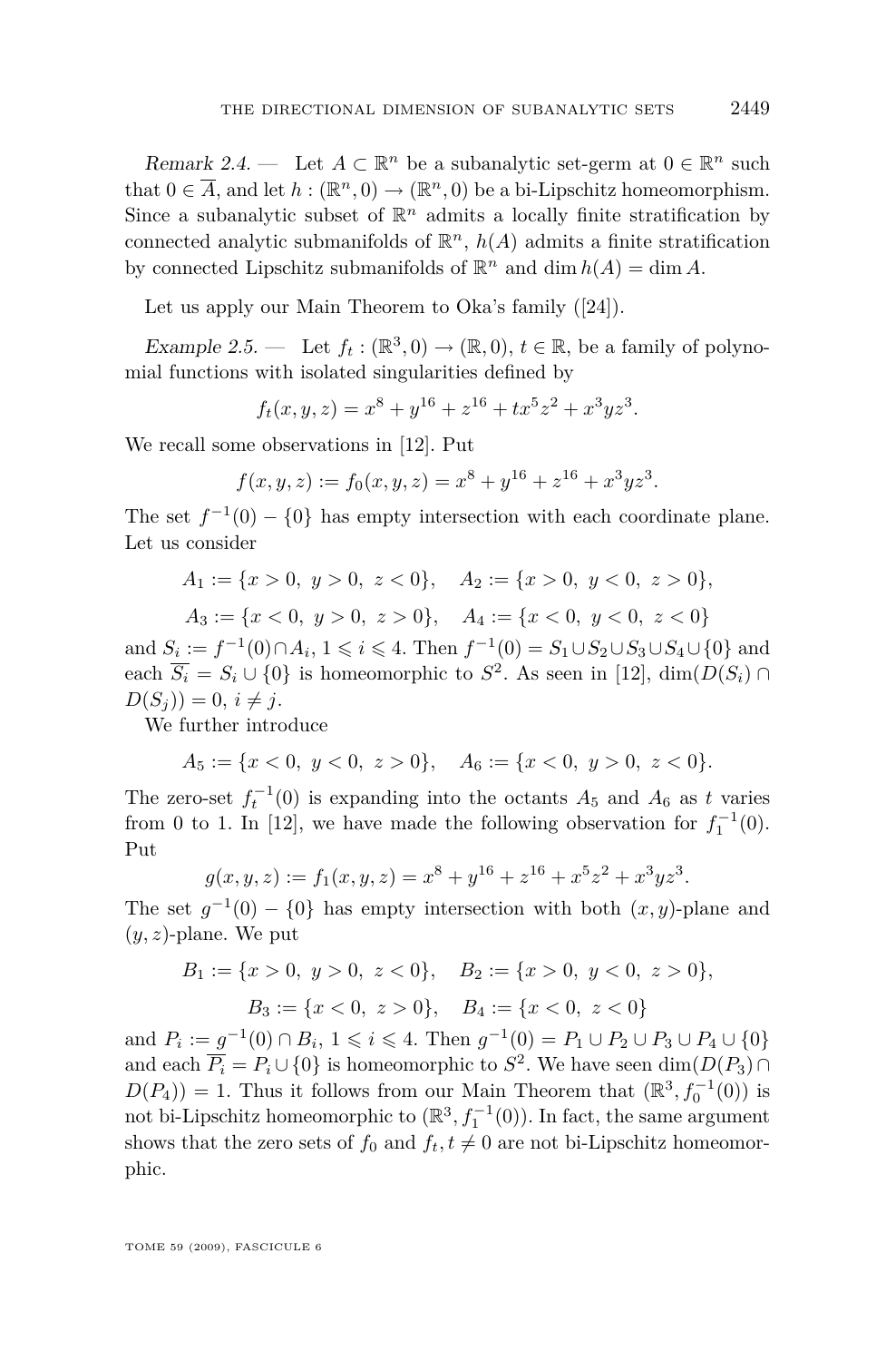#### <span id="page-6-0"></span>**3. Main problem and examples of bi-Lipschitz homeomorphisms**

Here we pose the following natural question:

#### **Main Problem**

PROBLEM 3.1. — Let  $A, B \subset \mathbb{R}^n$  be subanalytic set-germs at  $0 \in \mathbb{R}^n$ such that  $0 \in \overline{A} \cap \overline{B}$ , and let  $h : (\mathbb{R}^n, 0) \to (\mathbb{R}^n, 0)$  be a bi-Lipschiptz homeomorphism. Suppose that  $h(A)$ ,  $h(B)$  are also subanalytic. Then is it true that

$$
\dim(D(h(A)) \cap D(h(B))) = \dim(D(A) \cap D(B))?
$$

The next example points out that the bi-Lipschitz assumption cannot be dropped, even if we deal with polynomial homeomorphisms.

Example 3.2. — Let  $h : (\mathbb{R}^3, 0) \to (\mathbb{R}^3, 0)$  be the polynomial homeomorphism defined by  $h(x, y, z) = (x, y, z^3)$ . The variety  $V = \{x^2 + y^2 - z^6 = 0\}$ is mapped onto the variety  $W = \{x^2 + y^2 - z^2 = 0\}$ . Clearly they have different directional dimensions.

We now offer two examples of bi-Lipschitz homeomorphisms which demonstrate that we cannot drop the assumption that the images are also subanalytic.

Example 3.3. — (Quick spiral). Let  $h = (h_1, h_2) : (\mathbb{R}^2, 0) \to (\mathbb{R}^2, 0)$  be a map defined by

$$
h_1(x, y) = x \cos(\log(x^2 + y^2)) + y \sin(\log(x^2 + y^2)),
$$
  
\n
$$
h_2(x, y) = -x \sin(\log(x^2 + y^2)) + y \cos(\log(x^2 + y^2)),
$$

in other words,  $h(r, \theta) = (r, \theta - \log r)$  in the polar coordinates. A half-line with the initial point at the origin is mapped by *h* to a spiral below:



Figure 3.1. A spiral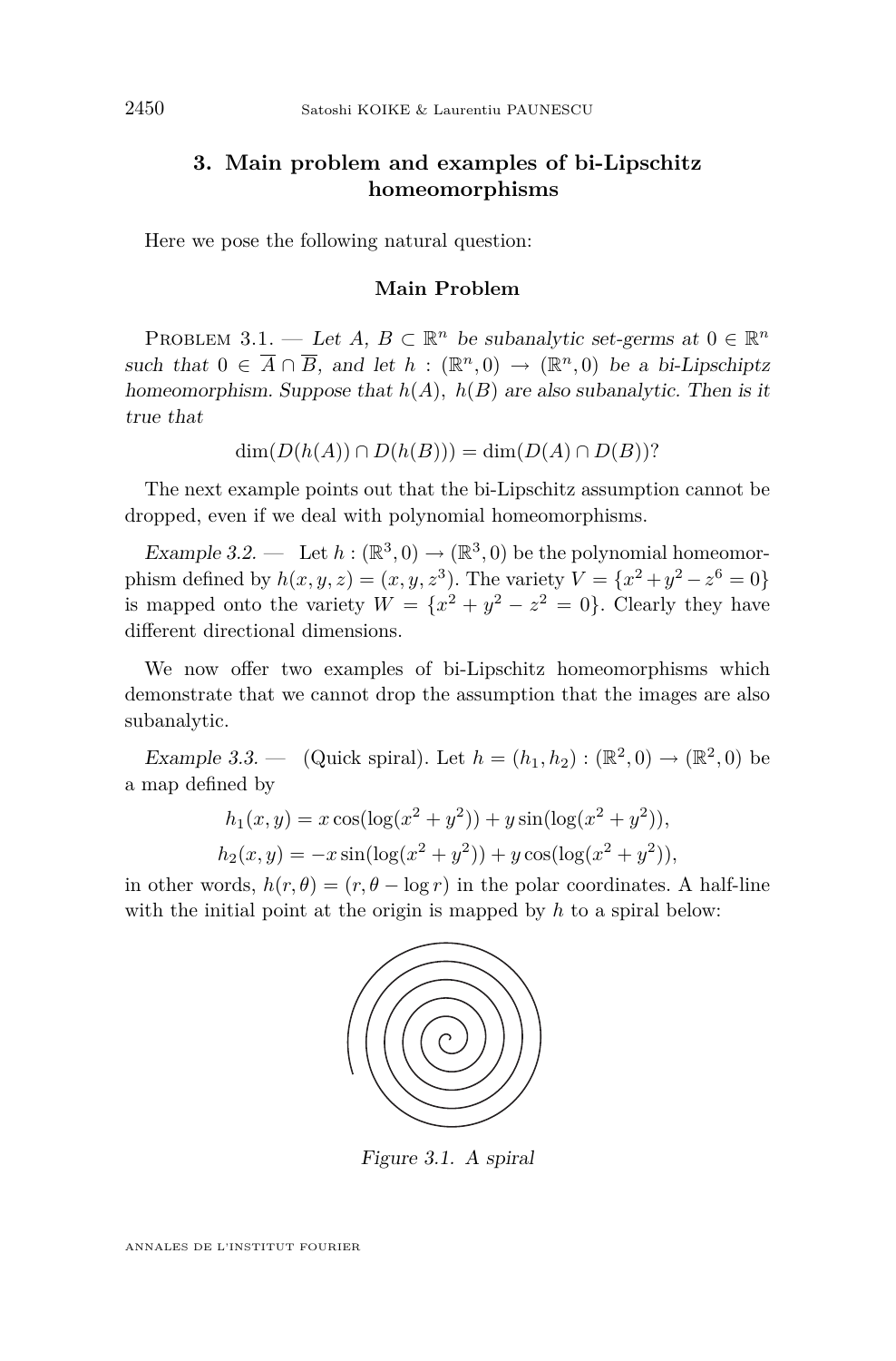<span id="page-7-0"></span>Then it is easy to see that  $\frac{\partial h_1}{\partial x}$ ,  $\frac{\partial h_1}{\partial y}$ ,  $\frac{\partial h_2}{\partial x}$ ,  $\frac{\partial h_2}{\partial y}$  are bounded in a punctured neighbourhood of  $0 \in \mathbb{R}^2$ . Therefore *h* is Lipschitz near  $0 \in \mathbb{R}^2$ . Similarly, we can see that  $h^{-1}$  is also Lipschitz. Thus *h* is a bi-Lipschitz homeomorphism.

Let *A*, *B* be two different segments with an end point at  $0 \in \mathbb{R}^2$ . Then their images have  $D(h(A)) = D(h(B)) = S^1$ , which implies dim $(D(h(A))) \cap$  $D(h(B)) = 1$ . But, it is clear that  $D(A) \cap D(B) = \emptyset$ , which implies  $dim(D(A) \cap D(B)) = -1.$ 

Example 3.4.  $\leftarrow$  (Zigzag bi-Lipschitz homeomorphism). Let  $f : (\mathbb{R}, 0) \rightarrow$ (R*,* 0) be a zigzag function whose graph is drawn below, namely *f* is zigzag if *√*  $x \in (0, 1)$ , and  $f \equiv 0$  if  $x \notin (0, 1)$ . For instance we can take  $a_n := (\frac{\sqrt{3}-1}{\sqrt{3}+1})^n$ , *n* a non-negative integer, and define  $f(x) = \sqrt{3}(x - a_n)$  if  $x \in [a_n, a_{n-1} \frac{\sqrt{3}}{1+\sqrt{3}}]$ , and  $f(x) = \sqrt{3}(-x + a_{n-1})$  if  $x \in [a_{n-1} \frac{\sqrt{3}}{1+\sqrt{3}}, a_{n-1}]$ .



Figure 3.2. zigzag function

It is easy to see that *f* is a Lipschitz function. Define a map  $h = (h_1, h_2)$ :  $(\mathbb{R}^2, 0) \rightarrow (\mathbb{R}^2, 0)$  by

$$
h_1(x, y) = x
$$
,  $h_2(x, y) = y + f(x)$ .

Then *h* is a bi-Lipschitz homeomorphism.

Let *A*, *B* be two different segments with an end point at  $0 \in \mathbb{R}^2$  and such that  $A$  is on the positive *x*-axis, and  $B$  is very close to  $A$ , namely the angle at the origin between them is very small. Then we can see that dim( $D(h(A))$  ∩  $D(h(B))$ ) = 1, but dim( $D(A)$  ∩  $D(B)$ ) = −1.

#### **4. Sea-tangle neighbourhood and properties**

In this section we define the notion of a sea-tangle neighbourhood for a subset of  $\mathbb{R}^n$ .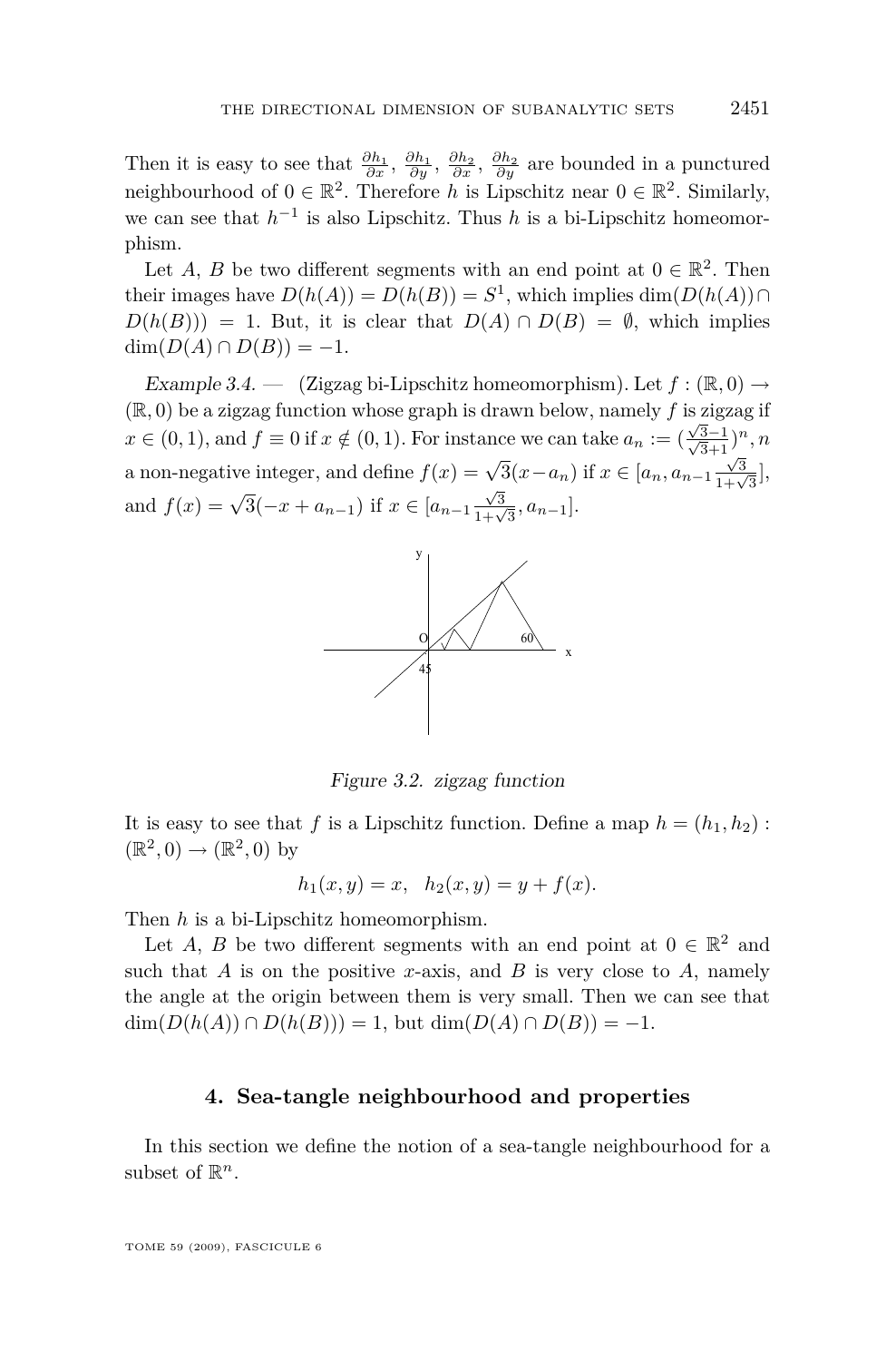<span id="page-8-0"></span>DEFINITION  $4.1.$  — Let  $A \subset \mathbb{R}^n$  such that  $0 \in \overline{A}$ , and let  $d, C > 0$ . The sea-tangle neighbourhood  $ST_d(A; C)$  of A, of degree d and width C, is defined by:

$$
ST_d(A;C) := \{ x \in \mathbb{R}^n \mid dist(x,A) \leq C|x|^d \}.
$$

This definition originated from the classical notion of horn-neighbour-hood (e.g. T.C. Kuo [\[14,](#page-22-0) [15\]](#page-22-0)). In fact, if *A* is an analytic arc  $ST_d(A;C)$  is horn-like; if *A* is a tangling Lipschitz arc it looks like a sea-tangle.

Let *S* be the set of set-germs  $A \subset \mathbb{R}^n$  at  $0 \in \mathbb{R}^n$  such that  $0 \in \overline{A}$ . We next introduce an equivalence relation in *S*.

DEFINITION 4.2. — Let *A*,  $B \in S$ . We say that *A* and *B* are *ST*equivalent, if there are  $d_1$ ,  $d_2 > 1$ ,  $C_1$ ,  $C_2 > 0$  such that  $B \subset ST_{d_1}(A; C_1)$ and  $A \subset ST_{d_2}(B; C_2)$  as germs at  $0 \in \mathbb{R}^n$ . We write  $A \sim_{ST} B$ .

Remark 4.3. — It is easy to see that the *ST*-equivalence  $\sim_{ST}$  is an equivalence relation in *S*.

Let  $\phi : (\mathbb{R}^n, 0) \to (\mathbb{R}^n, 0)$  be a bi-Lipschitz homeomorphism, namely there are positive numbers  $K_1, K_2 > 0$  with  $K_1 \leq K_2$  such that

$$
K_1|x_1 - x_2| \leqslant |\phi(x_1) - \phi(x_2)| \leqslant K_2|x_1 - x_2|
$$

in a small neighbourhood of  $0 \in \mathbb{R}^n$ . Conversely, we have

$$
\frac{1}{K_2}|y_1 - y_2| \leqslant |\phi^{-1}(y_1) - \phi^{-1}(y_2)| \leqslant \frac{1}{K_1}|y_1 - y_2|
$$

in a small neighbourhood of  $0 \in \mathbb{R}^n$ . In [\[13\]](#page-22-0), we have shown that a kind of Sandwich Lemma holds for the sea-tangle neighbourhoods of a Lipschitz arc and of its image by a bi-Lipschitz homeomorphism. Using a similar argument, we can show the following:

LEMMA 4.4. — (Sandwich Lemma). Let  $A \subset \mathbb{R}^n$  such that  $0 \in \overline{A}$ . Then, for  $K > 0$ ,

$$
ST_d(\phi(A); \frac{KK_1}{K_2^d}) \subset \phi(ST_d(A; K)) \subset ST_d(\phi(A); \frac{KK_2}{K_1^d})
$$

in a small neighbourhood of  $0 \in \mathbb{R}^n$ .

By this Sandwich Lemma, we can easily see the following proposition:

PROPOSITION  $4.5.$  - *ST*-equivalence is preserved by a bi-Lipschitz homeomorphism.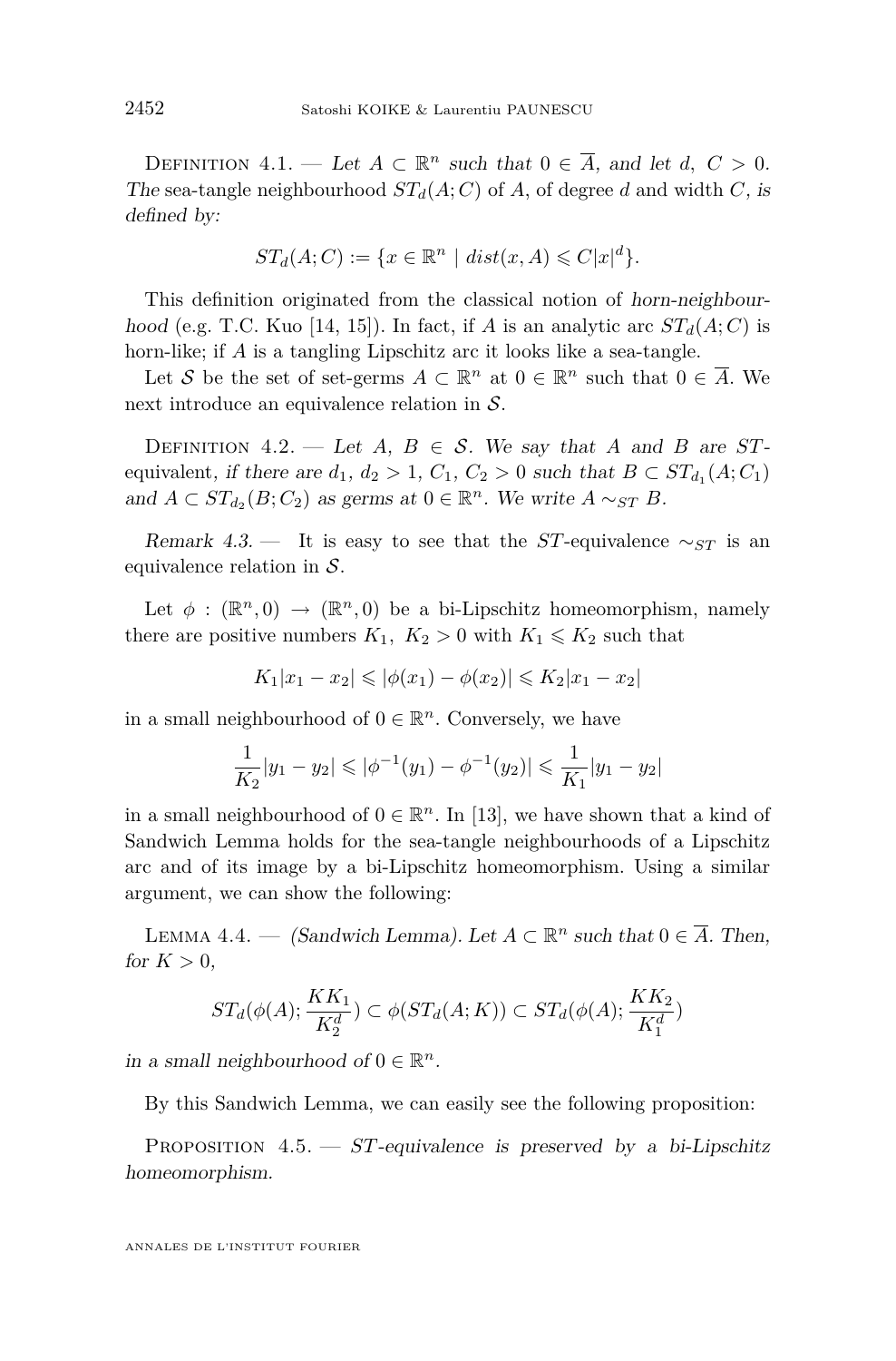<span id="page-9-0"></span>We introduce some notations. For a subset  $A \subset S^{n-1}$ , we denote by  $L(A)$ a half-cone of *A* with the origin  $0 \in \mathbb{R}^n$  as the vertex:

$$
L(A) := \{ ta \in \mathbb{R}^n \mid a \in A, \ t \geq 0 \}.
$$

We make some notational conventions. In the case  $A = \{a\}$ , we simply write  $L(a) := L({a})$ . For a set-germ *A* at  $0 \in \mathbb{R}^n$  such that  $0 \in \overline{A}$ , we put  $LD(A) := L(D(A))$ , the real tangent cone at  $0 \in \mathbb{R}^n$ .

Example 4.6. — Let  $\pi : \mathcal{M}_2 \to \mathbb{R}^2$  be a blowing-up at  $(0,0) \in \mathbb{R}^2$ , and let  $a = (0, 1) \in S^1$ . We denote by  $\hat{L}(a)$  the strict transform of  $L(a)$  in  $\mathcal{M}_2$ by  $\pi$ . In a suitable coordinate neighbourhood,  $\pi$  :  $\mathbb{R}^2_{(X,Y)} \to \mathbb{R}^2$  can be expressed as  $\pi(X, Y) = (XY, Y)$ . Here  $(0, 0) \in \mathbb{R}^2_{(X, Y)}$  is the intersection of  $\hat{L}(a)$  and the exceptional divisor  $E = \pi^{-1}(0,0)$ .

Let  $B := \{ (X, Y) \in \mathbb{R}^2_{(X, Y)} \mid Y = e^{-\frac{1}{|X|^2}}, X \geq 0 \}.$  Then the curve *B* is not contained in  $\{(X, Y) \in \mathbb{R}^2_{(X,Y)} \mid |Y| \geqslant C' |X|^{d'}\}$  as germs at  $(0,0) \in \mathbb{R}^2_{(X,Y)}$ , for any  $d' > 0$ ,  $C' > 0$ .

Let  $A := \pi(B)$ . Then we can see that  $\lim_{m \to \infty} \frac{a_m}{\|a_m\|} = a$  for any sequence of points  $\{a_m\}$  on *A* tending to  $(0,0) \in \mathbb{R}^2$ , which implies  $LD(A) = L(a)$ . Moreover *A* is not contained in any sea-tangle neighbourhood *ST*<sub>*d*</sub>(*LD*(*A*); *C*) as germs at (0, 0)  $\in \mathbb{R}^2$ , for  $d > 1$ ,  $C > 0$ .

On the other hand, in the subanalytic case we have the following:

PROPOSITION 4.7. — Let *A* be a subanalytic set-germ at  $0 \in \mathbb{R}^n$  such that  $0 \in \overline{A}$ . Then there is  $d_1 > 1$  such that  $A \subset ST_d(LD(A); C)$  as setgerms at  $0 \in \mathbb{R}^n$  for any *d* with  $1 < d < d_1$  and  $C > 0$ .

Proof. — Since the order of  $d(\gamma(t), LD(A))$  is greater than the order of *γ*(*t*) on each analytic arc at 0 in *A*, the function  $g(x) = \frac{d(x, LD(A))}{||x||}$  extends at the origin as  $g(0) = 0$  (use Hironaka's selection lemma). The Lojasiewicz inequality ([\[20\]](#page-22-0), [\[2\]](#page-22-0)) for  $g(x)$  and  $||x||$  gives that  $g(x) \le ||x||^{\epsilon}$ , for some  $\epsilon > 0$ , in a small neighbourhood of  $0 \in \mathbb{R}^n$ . Setting  $d_1 = 1 + \epsilon > 1$ , the statement holds for any *d* with  $1 < d < d_1, C > 0$ .

We next describe the key lemma for analytic arcs; it takes an important role in the proof of our Appendix. We denote by  $\mathcal{A}(\mathbb{R}^n,0)$  the set of germs of analytic maps  $\lambda : [0, \epsilon) \to \mathbb{R}^n$  with  $\lambda(0) = 0$ ,  $\lambda(s) \neq 0$ ,  $s > 0$ . For any  $\lambda \in \mathcal{A}(\mathbb{R}^n, 0)$ , there exists a unique  $a \in S^{n-1}$  such that  $\lambda$  is tangent to  $L(a)$ at  $0 \in \mathbb{R}^n$ . Then we write  $T(\lambda) := L(a)$ .

LEMMA 4.8. — (Key Lemma for analytic arcs). Let  $h : (\mathbb{R}^n, 0) \rightarrow$ ( $\mathbb{R}^n$ , 0) be a bi-Lipschitz homeomorphism. Suppose that there are  $\gamma_1$ ,  $\gamma_2 \in$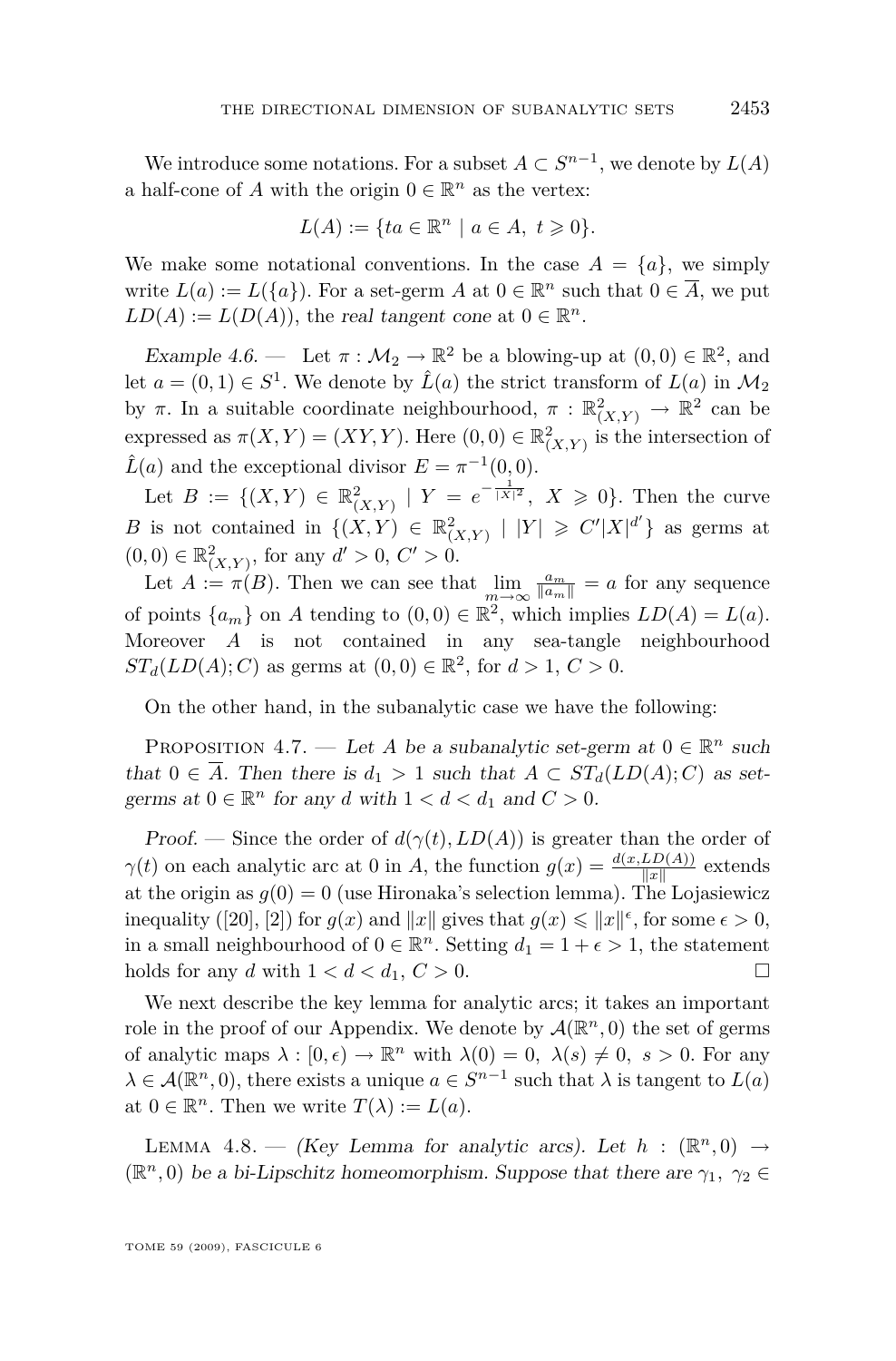<span id="page-10-0"></span> $\mathcal{A}(\mathbb{R}^n,0)$  such that  $T(\gamma_1) = T(\gamma_2)$ . Then for any sequence of points  $\{a_m\} \subset$ *h*( $\gamma_1$ ) tending to  $0 \in \mathbb{R}^n$  with  $\lim_{m \to \infty} \frac{a_m}{\|a_m\|} = a \in S^{n-1}$ , there is a sequence of points  ${b_m} \subset h(\gamma_2)$  tending to  $0 \in \mathbb{R}^n$  such that  $\lim_{m \to \infty} \frac{b_m}{\|b_m\|} = a$  (i.e.  $D(h(\gamma_1)) = D(h(\gamma_2))$ .

Proof. — Since  $T(\gamma_1) = T(\gamma_2)$ , there are  $d > 1, C_1 > 0$  such that  $\gamma_1 \subset ST_d(\gamma_2; C_1)$  as germs at  $0 \in \mathbb{R}^n$ . By Lemma [4.4,](#page-8-0) there is  $C_2 > 0$ such that  $h(\gamma_1) \subset ST_d(h(\gamma_2); C_2)$  as germs at  $0 \in \mathbb{R}^n$ . Therefore, for any sequence of points  $\{a_m\} \subset h(\gamma_1)$  tending to  $0 \in \mathbb{R}^n$  with  $\lim_{m \to \infty} \frac{a_m}{\|a_m\|} = a$ ,  $B_{C_2 \parallel a_m \parallel d}(a_m) \cap h(\gamma_2) \neq \emptyset$  for any *m*. Here  $B_r(P)$  denotes a ball centred at  $P \in \mathbb{R}^n$  of radius  $r > 0$ . For each  $m$ , take  $b_m$  from the above intersection. Let  ${b_k}$  be an arbitrary subsequence of  ${b_m}$  such that  $\lim_{k\to\infty}$  $\frac{b_k}{\|b_k\|} = b$  ∈ *S*<sup>*n*−1</sup>. Suppose that *b*  $\neq$  *a*. Then there is *C*<sub>3</sub> > 0 such that

$$
ST_1(L(a); 2C_3) \cap ST_1(L(b); 2C_3) = \{0\}.
$$

If *k* is sufficiently large, we can assume that  $a_k \in ST_1(L(a); C_3)$ ,  $b_k \in$  $ST_1(L(b); C_3)$ . But  $b_k \in B_{C_2||a_k||^d}(a_k)$  implies  $b_k \in ST_1(L(a); 2C_3)$  for sufficiently large *k*, since  $d > 1$ . This is a contradiction. Thus  $b = a$ .

Now we discuss some sea-tangle properties in a more general setup. Throughout this section, let *A*,  $B \subset \mathbb{R}^n$  be set-germs at  $0 \in \mathbb{R}^n$  such that  $0 \in \overline{A} \cap \overline{B}$ , namely  $A, B \in \mathcal{S}$ , and let  $h : (\mathbb{R}^n, 0) \to (\mathbb{R}^n, 0)$  be a bi-Lipschitz homeomorphism. Then we can rewrite Lemma [4.8](#page-9-0) in the following form:

LEMMA  $4.9. -$  (Key Lemma for general sets). Suppose that there are *d* > 1, *C* > 0 such that *A* ⊂ *ST*<sub>*d*</sub>(*B*; *C*) as germs at 0 ∈  $\mathbb{R}^n$ . Then we have *D*(*h*(*A*)) *⊂ D*(*h*(*B*)). In addition, we have  $D(ST_d(h(A)); C')$ ) *⊂*  $D(h(B))$ for any  $C' > 0$ .

We have some corollaries of this lemma.

COROLLARY 4.10. —  $D(ST_d(h(A); C)) = D(h(A))$  for any  $d > 1, C > 0$ . COROLLARY 4.11. —  $D(ST_d(A; C)) = D(A)$  for any  $d > 1, C > 0$ .

COROLLARY 4.12. — Suppose that there are  $d > 1$ ,  $C > 0$  such that  $A \subset ST_d(B; C)$  as germs at  $0 \in \mathbb{R}^n$ . Then we have  $D(A) \subset D(B)$ . In particular, if *A* and *B* are *ST*-equivalent, then we have  $D(A) = D(B)$ .

In the subanalytic case we give more sea-tangle properties.

PROPOSITION 4.13. — Suppose that *A* is subanalytic. Then, for  $d_1 > 1$ ,  $C_1 > 0$ , there is  $1 < d_2 < d_1$  such that  $ST_{d_1}(LD(A); C_1) \subset ST_d(A; C)$  as germs at  $0 \in \mathbb{R}^n$ , for any *d* with  $1 < d < d_2$  and  $C > 0$ .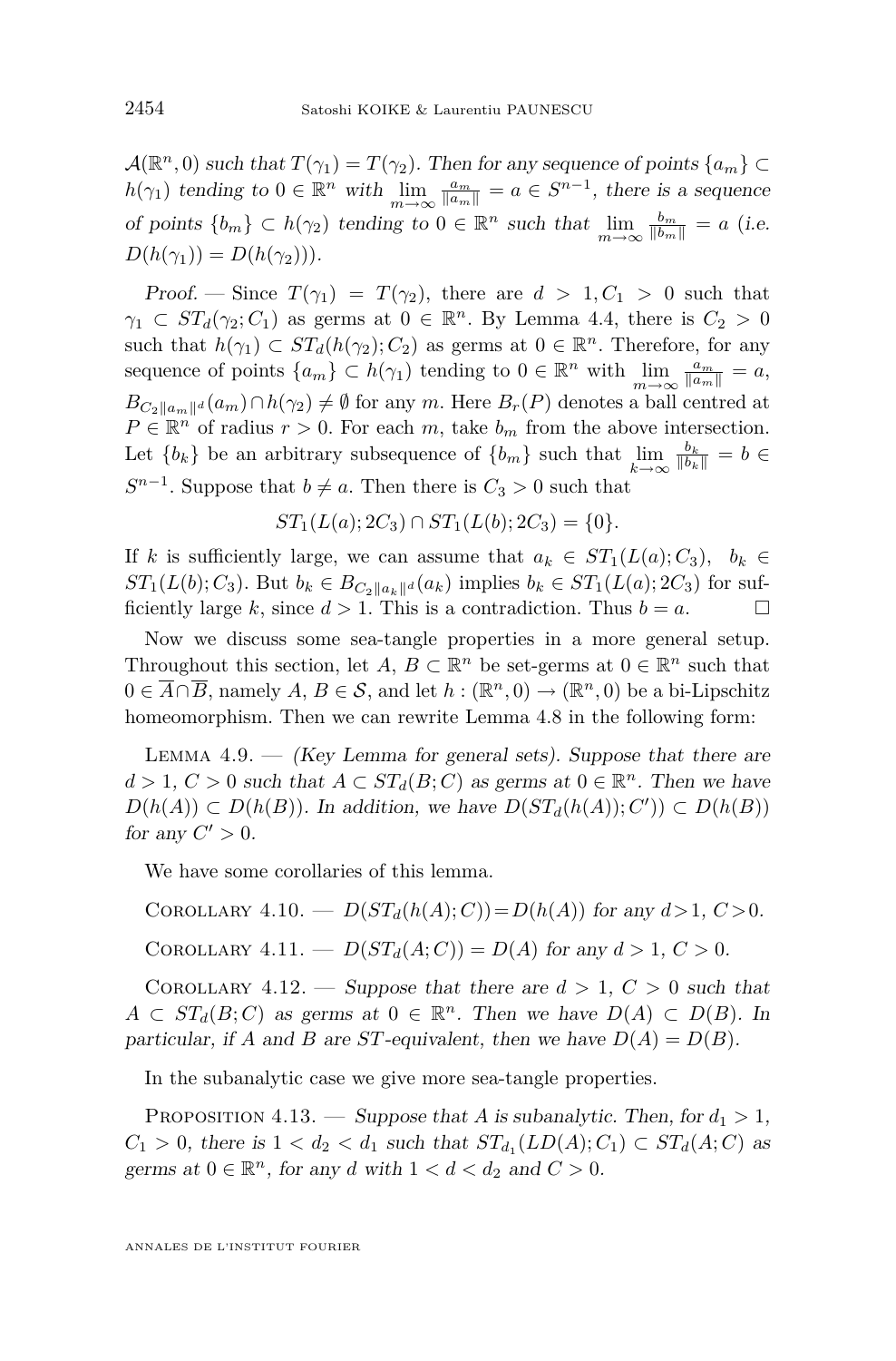<span id="page-11-0"></span>Proof. — Since  $d(\gamma(t), LD(A)) \leq C_1 ||\gamma(t)||^{d_1}$  on each analytic arc at 0 contained in  $ST_{d_1}(LD(A); C_1)$ , we have that the order of  $d(\gamma(t), A)$  is greater than the order of  $\gamma(t)$ . Using the same arguments as in Proposition [4.7](#page-9-0) we conclude that for all  $x \in ST_{d_1}(LD(A); C_1)$  we have  $d(x, A) \leqslant |x|^{d_2}$ for some  $d_2$  with  $1 < d_2 < d_1$ . Therefore the statement holds for any  $d$  with  $1 < d < d_2$  and  $C > 0$ .

The assumption of subanalyticity is essential in Proposition [4.13.](#page-10-0) For instance, see Example [3.4.](#page-7-0)

By Propositions [4.7,](#page-9-0) [4.13,](#page-10-0) we have

THEOREM  $4.14.$  – If *A* is subanalytic, then *A* is *ST*-equivalent to *LD*(*A*).

As a corollary of Proposition [4.13,](#page-10-0) we have

COROLLARY 4.15. — Suppose that  $h(A)$ ,  $h(B)$  are subanalytic. If  $D(h(A)) \subset D(h(B))$ , then there are  $d > 1$ ,  $C > 0$  such that  $A \subset ST_d(B; C)$ as germs at  $0 \in \mathbb{R}^n$ .

Proof. — By Proposition [4.7](#page-9-0) and the assumption, there are  $d_1 > 1, C_1 >$ 0 such that

$$
h(A) \subset ST_{d_1}(LD(h(A)); C_1) \subset ST_{d_1}(LD(h(B)); C_1)
$$

as germs at  $0 \in \mathbb{R}^n$ . By Proposition [4.13,](#page-10-0) there are  $1 < d < d_1$ ,  $C_2 > 0$ such that

$$
ST_{d_1}(LD(h(B)); C_1) \subset ST_d(h(B); C_2)
$$

as germs at  $0 \in \mathbb{R}^n$ . Thus we have

$$
h(A) \subset ST_d(h(B); C_2)
$$

as germs at  $0 \in \mathbb{R}^n$ . Then it follows that

*A* =  $h^{-1}(h(A)) \subset h^{-1}(ST_d(h(B); C_2))$ 

as germs at  $0 \in \mathbb{R}^n$ . By Lemma [4.4,](#page-8-0) there is  $C > 0$  such that

$$
A \subset h^{-1}(ST_d(h(B); C_2)) \subset ST_d(B; C)
$$

as germs at  $0 \in \mathbb{R}^n$ . *<sup>n</sup>*.

Using the results above we can characterise the conditions in the Key Lemma as follows:

THEOREM 4.16. — Suppose that  $h(A)$ ,  $h(B)$  are subanalytic. Then the following conditions are equivalent.

 $(D(h(A)) \subset D(h(B)).$ 

(2) There are  $d > 1, C > 0$  such that  $A \subset ST_d(B; C)$  as germs at  $0 \in \mathbb{R}^n$ .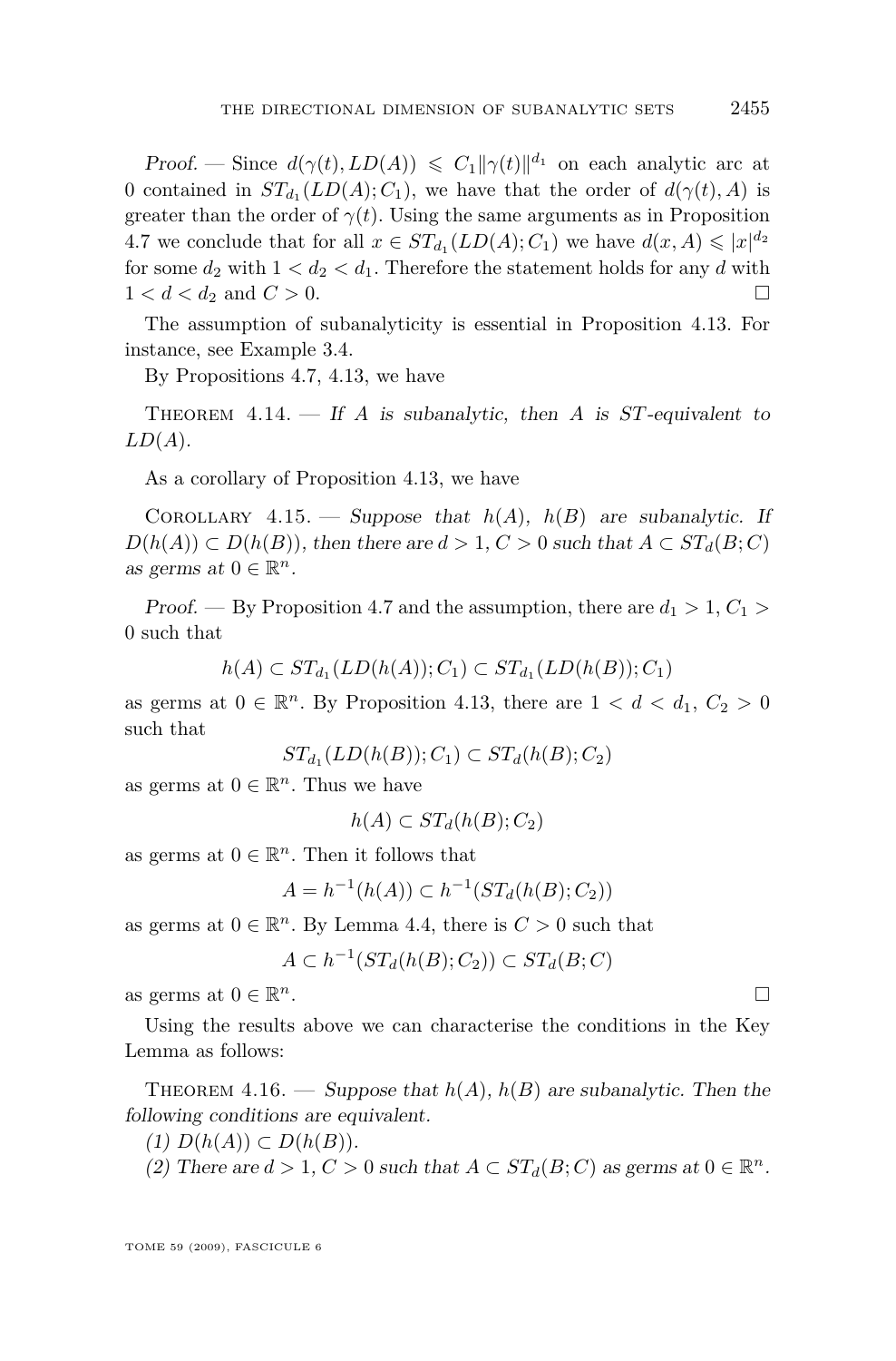#### **5. Sequence selection property**

<span id="page-12-0"></span>In this section we introduce a sequence selection property, and discuss some consequences for the sets satisfying it .

DEFINITION 5.1. — Let  $A \subset \mathbb{R}^n$  be a set-germ at  $0 \in \mathbb{R}^n$  such that  $0 \in \overline{A}$ . We say that A satisfies condition (*SSP*), if for any sequence of points  $\{a_m\}$  of  $\mathbb{R}^n$  tending to  $0 \in \mathbb{R}^n$  such that  $\lim_{m \to \infty} \frac{a_m}{\|a_m\|} \in D(A)$ , there is a sequence of points *{bm} ⊂ A* such that

$$
||a_m - b_m|| \ll ||a_m||, ||b_m||.
$$

Example 5.2. — (1) Let  $A := \{b_m\} \subset \mathbb{R}$  be a sequence of points defined by

$$
b_{m+1} = (1 - 2\epsilon)b_m, \ \ 0 < \epsilon < \frac{1}{2},
$$

where  $b_1 > 0$ . Let  $a_m := (1 - \epsilon)b_m$ ,  $m \in \mathbb{N}$ . Then  $a_m = \frac{b_m + b_{m+1}}{2}$ . Therefore we have

 $D({b_m}) = D({a_m}) = {1}$  and  $|a_m - b_m| = |a_m - b_{m+1}| = \epsilon |b_m|$ .

Thus *A* does not satisfy condition (*SSP*).

Let  $B := \{b_m\} \subset \mathbb{R}$  be a sequence of points defined by  $b_m = \frac{1}{m}$ . Then  $B$ satisfies condition (*SSP*).

(2) Let *T* be an angle with vertex at  $O \in \mathbb{R}^2$ . We choose sequences of points  ${P_m}$  and  ${Q_m}$  on the edges of *T* such that  $\overline{OP_m} = \frac{1}{m}$  and  $\overline{OQ_m}$ has its abscisa  $\frac{1}{2}(\frac{1}{m} + \frac{1}{m+1})$  (see the figure below). Let  $C_1$  be a zigzag curve connecting  $P_m$ 's and  $Q_m$ 's.



Figure 5.1. zigzag curve

Then  $C_1$  satisfies condition (*SSP*). Since the length of  $C_1$  is infinite,  $C_1$  is not an image of any subanalytic curve by any bi-Lipschitz homeomorphism.

If instead we choose  $\{P_m\}$  and  $\{Q_m\}$  such that  $\overline{OP_m} = \frac{1}{m^2}$  and  $\overline{OQ_m} =$  $\frac{1}{2}(\frac{1}{m^2} + \frac{1}{(m+1)^2})$  and  $C_2$  is a zigzag curve connecting  $P_m$ 's and  $Q_m$ 's,  $C_2$ satisfies condition  $(SSP)$  and the length of  $C_2$  is finite.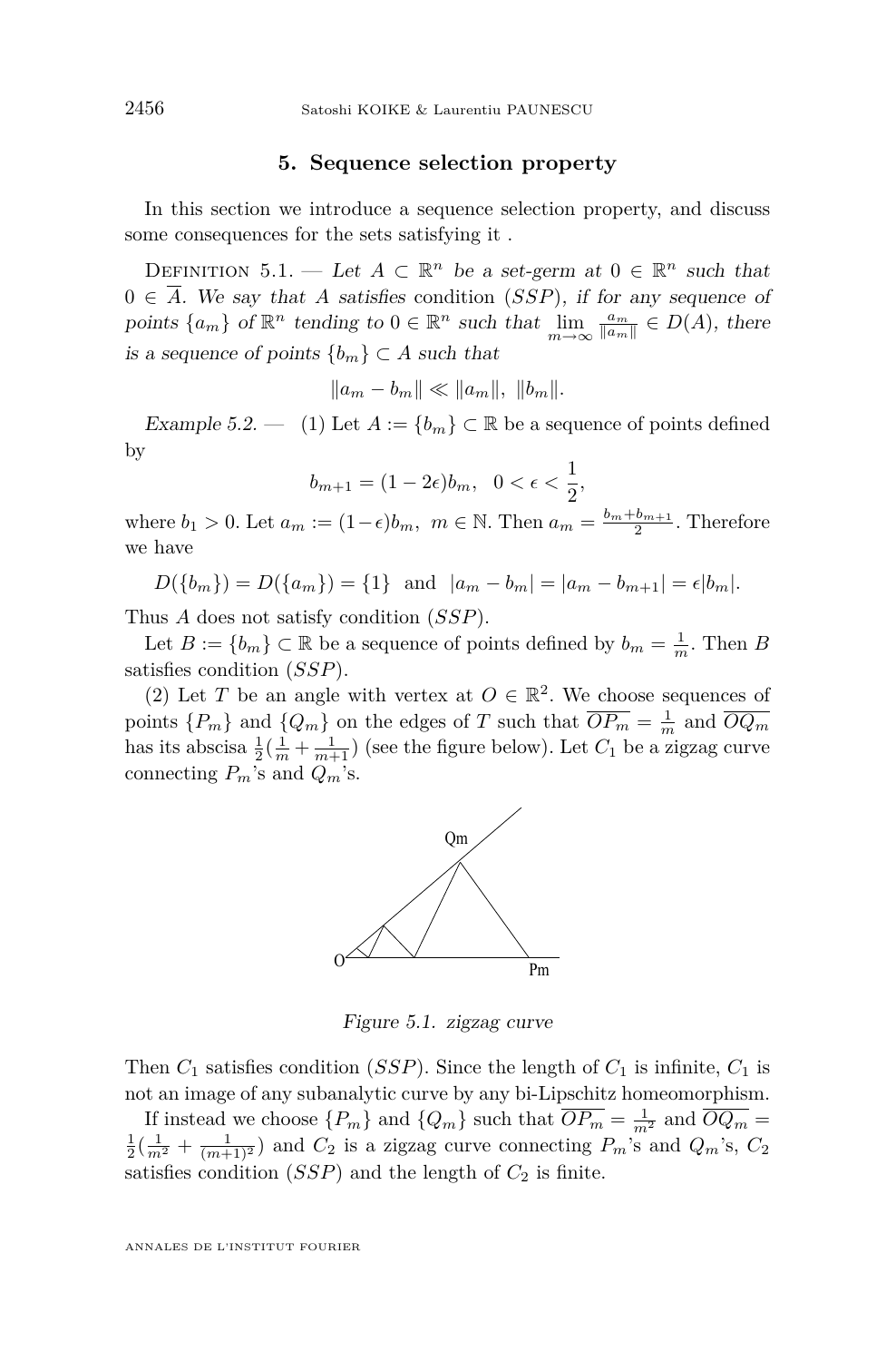(3) The curve *A* defined in Example [4.6](#page-9-0) satisfies condition (*SSP*).

We make some remarks.

Remark 5.3. — Let  $A \subset \mathbb{R}^n$  be a set-germ at  $0 \in \mathbb{R}^n$  such that  $0 \in \overline{A}$ . (1) The cone *LD*(*A*) satisfies condition (*SSP*).

(2) If *A* is subanalytic, then it satisfies condition (*SSP*).

Remark 5.4. — Condition  $(SSP)$  is  $C<sup>1</sup>$  invariant but not bi-Lipschitz invariant (see Example [3.4](#page-7-0) ).

Remark 5.5. — We would like to emphasise the fact that  $A \sim_{ST} LD(A)$ is specific to the subanalytic category. If *A* satisfies merely condition (*SSP*), this does not always guarantee that  $A \sim_{ST} LD(A)$  (see Examples [4.6](#page-9-0) and  $5.2(3)$  $5.2(3)$ .

As in the previous section, let  $A, B \subset \mathbb{R}^n$  be set-germs at  $0 \in \mathbb{R}^n$ such that  $0 \in \overline{A} \cap \overline{B}$ , and let  $h : (\mathbb{R}^n, 0) \to (\mathbb{R}^n, 0)$  be a bi-Lipschitz homeomorphism. Here we show an important lemma, necessary for the proof of our Main Theorem.

Lemma 5.6. — *D*(*h*(*A*)) *⊂ D*(*h*(*LD*(*A*)))*.* Moreover, if *A* satisfies condition (*SSP*), then the equality holds.

Proof. — For any  $\alpha \in D(h(A))$ , there is a sequence of points  $\{a_m\} \subset A$ tending to  $0 \in \mathbb{R}^n$  such that  $\lim_{m \to \infty} \frac{h(a_m)}{\|h(a_m)\|} = \alpha$ . Then there is a subsequence  ${a_k}$  of  ${a_m}$  such that

$$
\lim_{k \to \infty} \frac{a_k}{\|a_k\|} \in D(A) = D(LD(A)).
$$

Since  $LD(A)$  satisfies condition (*SSP*), there is a sequence of points  ${b_k} \subset$  $LD(A)$  such that  $||a_k-b_k|| \ll ||a_k||$ ,  $||b_k||$ . It follows that  $||h(a_k)-h(b_k)|| \ll$  $||h(a_k)||, ||h(b_k)||.$  Thus

$$
\alpha = \lim_{k \to \infty} \frac{h(a_k)}{\|h(a_k)\|} = \lim_{k \to \infty} \frac{h(b_k)}{\|h(b_k)\|} \in D(h(LD(A))),
$$

that is  $D(h(A)) \subset D(h(LD(A))).$ 

By replacing *A* by  $LD(A)$ , we can similarly show the equality part.  $\square$ As a corollary of this lemma we have

COROLLARY 5.7. —  $D(A) \subset D(h^{-1}(LD(h(A))).$ 

Using a similar argument as in Lemma 5.6, we can show the following:

Proposition 5.8. — Suppose that *B* satisfies condition (*SSP*). If *D*(*A*)  $\subset$  *D*(*B*), then *D*(*h*(*A*))  $\subset$  *D*(*h*(*B*)).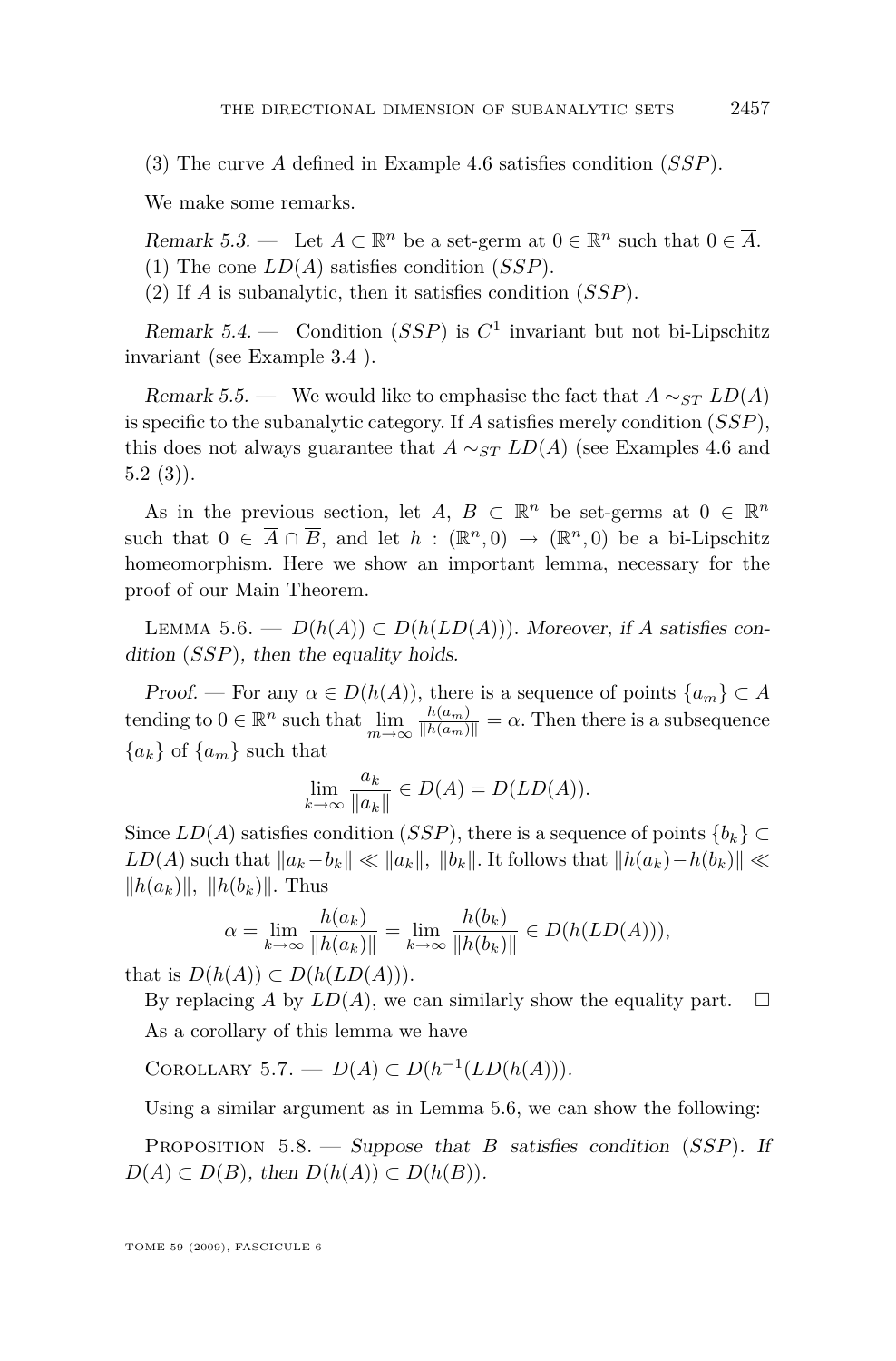<span id="page-14-0"></span>As a corollary of this proposition we have the following theorem:

THEOREM 5.9. — Suppose that *B*,  $h(B)$  satisfy condition (*SSP*). Then  $D(A) \subset D(B)$  if and only if  $D(h(A)) \subset D(h(B)).$ 

It is natural to ask the following question:

Question 1. — Suppose that *A*, *B* are subanalytic. Then  $D(A) \subset D(B)$ if and only if  $D(h(A)) \subset D(h(B))$ ?

The answer to this question is "no". The "if" part does not always hold. See Example [3.3.](#page-6-0)

#### **6. Reductions of Main Problem**

Let  $h: (\mathbb{R}^n, 0) \to (\mathbb{R}^n, 0)$  be a bi-Lipschitz homeomorphism, and let  $A_1$ , *A*<sub>2</sub>, *B*<sub>1</sub>, *B*<sub>2</sub> ⊂ ℝ<sup>*n*</sup> be subanalytic set-germs at  $0 \in \mathbb{R}^n$  such that  $0 \in \overline{A_1} \cap \overline{A_2}$ , 0 ∈  $B_1 \cap B_2$  and  $h(A_i) = B_i$ ,  $i = 1, 2$ .

Let  $A \subset \mathbb{R}^n$  be a set-germ at  $0 \in \mathbb{R}^n$  such that  $0 \in \overline{A}$ . Here we consider the following problem:

PROBLEM  $6.1.$  — Suppose that *A*,  $h(A)$  are subanalytic. Then is it true that

$$
\dim D(A) \geqslant \dim D(h(A))
$$
?

Remark  $6.2$  — If the answer to Problem 6.1 is affirmative, then we have

$$
\dim D(A) = \dim D(h(A)).
$$

Concerning this problem we have the following statement:

**Statement.** We can reduce our Main Problem [3.1](#page-6-0) to Problem 6.1.

Proof. — Indeed suppose that the answer to Problem 6.1 is affirmative. Using Corollary [4.11,](#page-10-0) we can easily show the following equality:

$$
D(A_1) \cap D(A_2) = D(ST_{d_1}(LD(A_1); C_1) \cap ST_{d_2}(LD(A_2); C_2))
$$

for  $d_i > 1$ ,  $C_i > 0$ ,  $i = 1$ , 2. Therefore we have

$$
\dim(D(A_1) \cap D(A_2)) = \dim D(ST_{d_1}(LD(A_1); C_1) \cap ST_{d_2}(LD(A_2); C_2)).
$$

Since  $A_1$ ,  $A_2$  are subanalytic, by Theorem [4.14,](#page-11-0) this also equals to

$$
\dim D(ST_{d_1}(A_1; C'_1) \cap ST_{d_2}(A_2; C'_2))
$$

for some  $C'_1, C'_2 > 0$ . Then it follows from Problem 6.1 and Lemma [4.4](#page-8-0) that

dim  $D(ST_{d_1}(A_1; C'_1) \cap ST_{d_2}(A_2; C'_2)) = \dim D(ST_{d_1}(B_1; K_1) \cap ST_{d_2}(B_2; K_2))$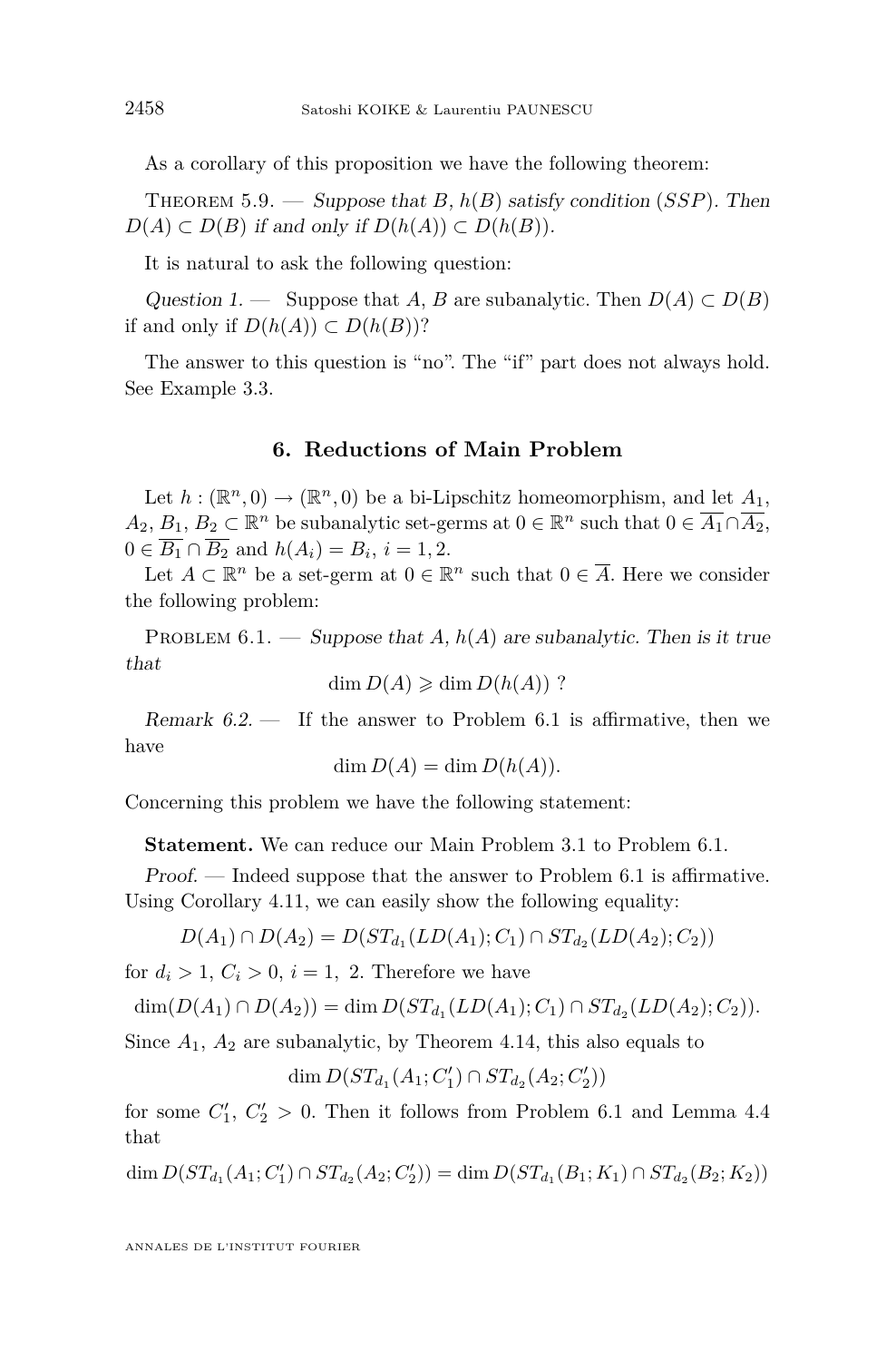for some  $K_1, K_2 > 0$ . Since the latter dimension equals to dim( $D(B_1) \cap$  $D(B_2)$ , we have

$$
\dim(D(A_1) \cap D(A_2)) = \dim(D(B_1) \cap D(B_2)).
$$

Remark 6.3. — Suppose that *A*, *h*(*A*) are subanalytic. Then  $\dim LD(A) = \dim h(LD(A))$  and  $\dim LD(h(LD(A))) = \dim LD(h(A))$ 

so Problem [6.1](#page-14-0) is equivalent to showing that

 $\dim h(LD(A)) \geqslant \dim LD(h(LD(A)))$ 

The remark above will give us the possibility to replace *A* by its cone  $LD(A)$  whenever convenient. Although  $h(LD(A))$  is not subanalytic in general, it is more than just merely an image of a subanalytic set by a bi-Lipschitz homeomorphism, it satisfies condition (*SSP*). In order to see this fact, we mention a lemma without proof.

LEMMA 6.4. — Let  $A \subset \mathbb{R}^n$  be a set-germ at  $0 \in \mathbb{R}^n$  such that  $0 \in \overline{A}$ , and let  $d > 1$ ,  $C > 0$ . For any sequence of points  $\{b_m\} \subset ST_d(A;C)$ tending to  $0 \in \mathbb{R}^n$ , there is a sequence of points  $\{a_m\} \subset A$  such that  $||a_m - b_m|| \ll ||a_m||^{d_1}$  for any  $d_1$  with  $1 \leq d_1 < d$ .

Proposition 6.5. — The set *h*(*LD*(*A*)) satisfies condition (*SSP*).

**Proof.** — Let  $\{a_m\}$  be an arbitrary sequence of points of  $\mathbb{R}^n$  tending to  $0 \in \mathbb{R}^n$  such that

$$
\lim_{m \to \infty} \frac{a_m}{\|a_m\|} \in D(h(LD(A))) = D(h(A)).
$$

Since  $h(A)$  is subanalytic, there is a sequence of points  ${b_m} \subset h(A)$  such that

 $||a_m - b_m|| \ll ||a_m||, ||b_m||.$ 

This implies  $||b_m|| \leq 2||a_m||$  for sufficiently large *m*. Since *A* is also subanalytic, it follows from Proposition [4.7](#page-9-0) that there are *d >* 1, *C >* 0 such that  $A \subset ST_d(LD(A); C)$  as germs at  $0 \in \mathbb{R}^n$ . By Lemma [4.4,](#page-8-0) there is  $C_1 > 0$ such that  $h(A) \subset ST_d(h(LD(A)); C_1)$  as germs at  $0 \in \mathbb{R}^n$ . It follows that  ${b_m}$  ⊂ *ST*<sup>*d*</sup>(*h*(*LD*(*A*)); *C*<sub>1</sub>). Then, by Lemma 6.4, there is a sequence of points  ${c_m} \subset h(LD(A))$  such that  $||c_m - b_m|| \ll ||c_m||^{d_1}$  for any  $d_1$  with  $1 \leq d_1 < d$ . This implies  $||c_m - b_m|| \ll ||c_m||$ ,  $||b_m||$  and  $||b_m|| \leq 2||c_m||$  for sufficiently large *m*. Therefore we have

$$
||a_m - c_m|| \le ||a_m - b_m|| + ||b_m - c_m|| \le ||b_m||, ||a_m||, ||c_m||.
$$

Thus  $h(LD(A))$  satisfies condition (*SSP*).

TOME 59 (2009), FASCICULE 6

 $\Box$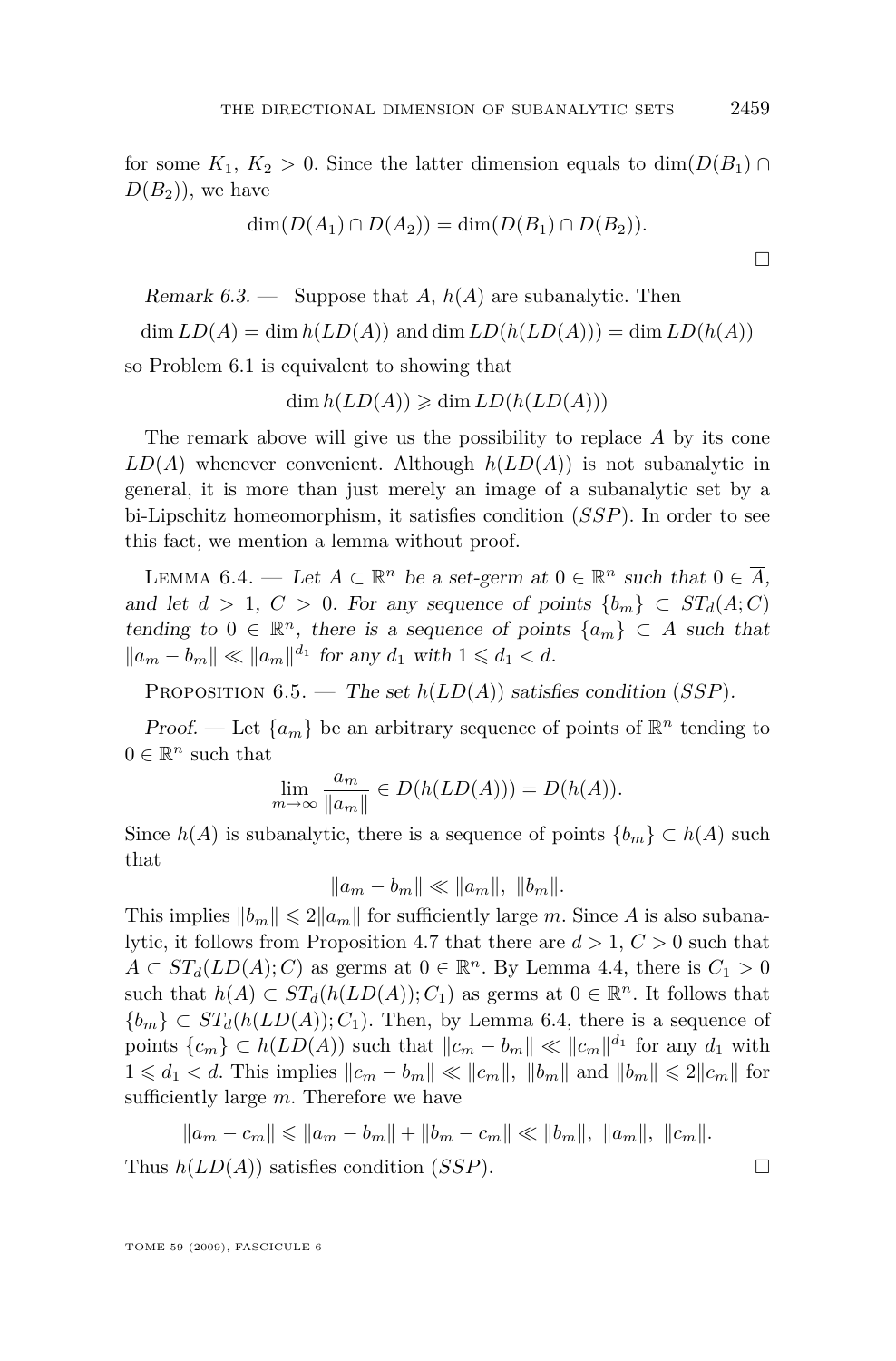#### **7. Proof of main results**

<span id="page-16-0"></span>We first make an observation on the volume of sea-tangle neighbourhoods.

LEMMA 7.1.  $-$  Let  $\alpha$ ,  $\beta$  be linear subspaces of  $\mathbb{R}^n$ . Suppose that dim  $\alpha$  < dim  $\beta$ . Then, for  $d > 1$ ,  $C_1$ ,  $C_2 > 0$ ,

$$
\lim_{\epsilon \to 0} \frac{Vol(ST_d(\alpha; C_1) \cap B_{\epsilon}(0))}{Vol(ST_d(\beta; C_2) \cap B_{\epsilon}(0))} = 0.
$$

Proof. — Put

 $\Gamma = \Gamma_{\alpha,\beta} := \{ \tilde{\alpha}, \text{ vector subspace of } \mathbb{R}^n \mid \tilde{\alpha} \subset \beta, \dim \tilde{\alpha} = \dim \alpha \}.$ 

Fix  $C > 0$  and take  $\epsilon > 0$ . For each  $\tilde{\alpha} \in \Gamma$ , define  $A_{\tilde{\alpha}} := ST_d(\tilde{\alpha}; C) \cap B_{\epsilon}(0)$ . Let  $\mu_{\epsilon}$  be the greatest number of pairwise disjoint  $A_{\tilde{\alpha}}$ ,  $\tilde{\alpha} \in \Gamma$  such that  $A_{\tilde{\alpha}} \subset ST_d(\beta; C) \cap B_{\epsilon}(0)$ . Note that this number is necessarily finite.

Since  $\mu_{\epsilon}$  tends to  $\infty$  as  $\epsilon \to 0$ , it follows that

$$
\lim_{\epsilon \to 0} \frac{Vol(ST_d(\alpha; C) \cap B_{\epsilon}(0))}{Vol(ST_d(\beta; C) \cap B_{\epsilon}(0))} = 0.
$$

The fact that

$$
Vol(ST_d(\alpha; C_1) \cap B_{\epsilon}(0)) \leqslant K Vol(ST_d(\alpha; C) \cap B_{\epsilon}(0))
$$

where  $K := (\frac{C_1}{C})^{n-\dim \alpha}$ , implies our observation.

This lemma suggests that the same volume property holds for the cones of subananlytic set-germs, since a subanalytic set of R *<sup>n</sup>* admits a locally finite stratification by analytic submanifolds of  $\mathbb{R}^n$  which are analytically equivalent to Euclidean spaces.

Let  $f, g : [0, \delta) \to \mathbb{R}, \delta > 0$ , be non-negative functions. If there are  $K > 0, 0 < \delta_1 \leqslant \delta$  such that

$$
f(\epsilon) \leqslant Kg(\epsilon)
$$
 for  $0 \leqslant \epsilon \leqslant \delta_1$ ,

then we write  $f \precsim g$  (or  $g \succeq f$ ). If  $f \precsim g$  and  $f \succeq g$ , we write  $f \approx g$ .

PROPOSITION 7.2. — Let  $\alpha, \beta \subset \mathbb{R}^n$  be subanalytic cones at  $0 \in \mathbb{R}^n$ . Suppose that dim  $\alpha < \dim \beta$ . Then, for  $d > 1$ ,  $C_1$ ,  $C_2 > 0$ ,

$$
\lim_{\epsilon \to 0} \frac{Vol(ST_d(\alpha; C_1) \cap B_{\epsilon}(0))}{Vol(ST_d(\beta; C_2) \cap B_{\epsilon}(0))} = 0.
$$

Proof. — Let  $\gamma$  be a subanalytic cone at  $0 \in \mathbb{R}^n$  of dimension *r*, and let *M* be an *r*-dimensional linear subspace of  $\mathbb{R}^n$ . Then the proposition follows easily from Lemma 7.1 and the fact that

$$
Vol(ST_d(\gamma; C) \cap B_{\epsilon}(0)) \approx Vol(ST_d(M; C) \cap B_{\epsilon}(0))
$$

ANNALES DE L'INSTITUT FOURIER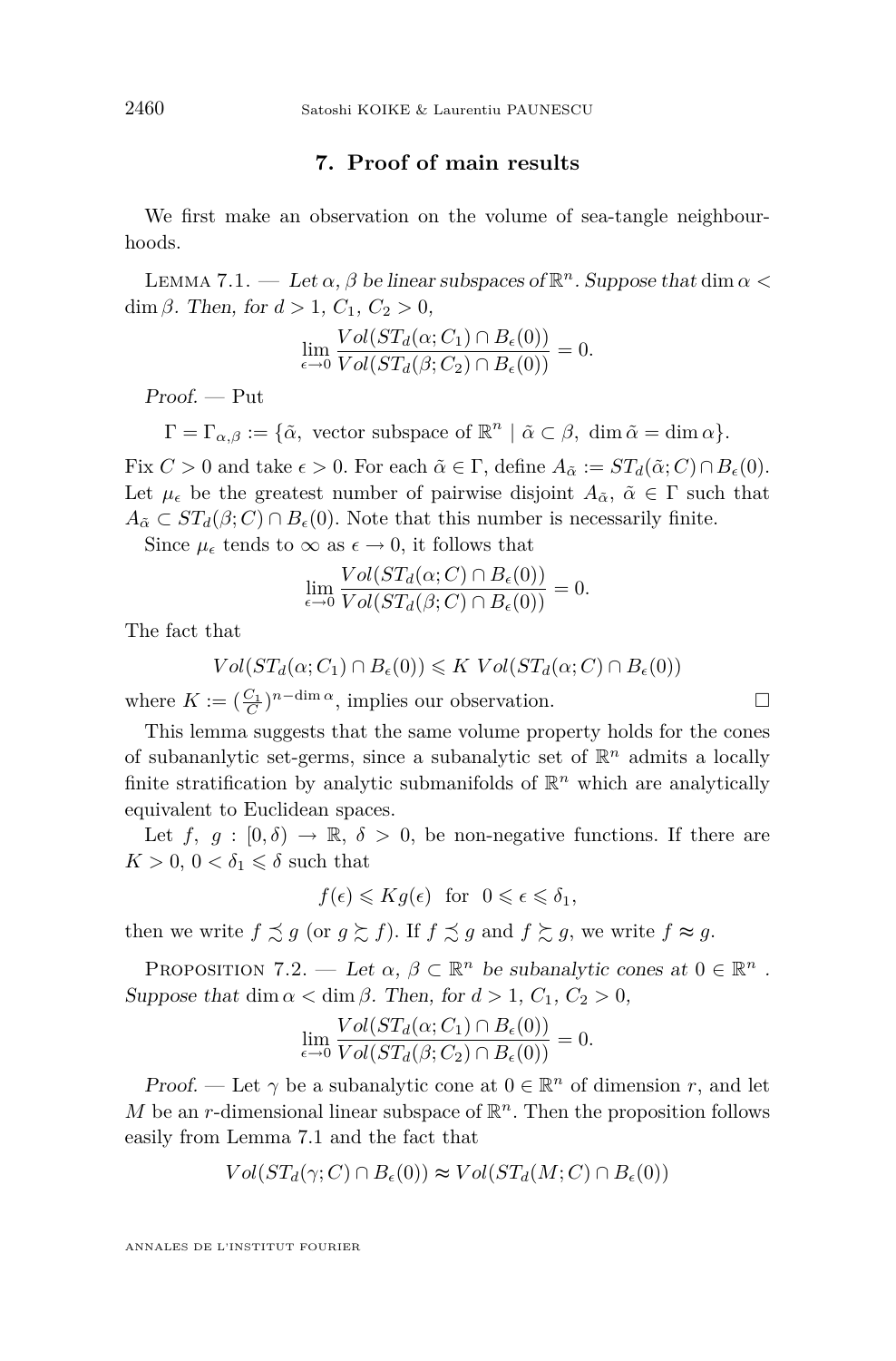<span id="page-17-0"></span>for  $d > 1, C > 0$ . To see this fact, one may assume that  $\gamma$  is equidimensional. In this case we have

$$
ST_d(\gamma;C) \subset \bigcup ST_d(T_x;C),
$$

where the union is finite and  $T_x$ ,  $x \in \overline{\gamma} \cap S^{n-1}$ , is an *r*-dimensional linear subspace of  $\mathbb{R}^n$  through *x*. This implies

$$
Vol(ST_d(\gamma; C) \cap B_{\epsilon}(0)) \precsim Vol(ST_d(M; C) \cap B_{\epsilon}(0)).
$$

On the other hand, for  $x \in \gamma \cap S^{n-1}$ ,  $\gamma$  is locally bi-Lipschitz equivalent to the tangent space  $T_x$  of  $\gamma$  at *x*. For  $C, \delta > 0$ , there is  $K > 0$  such that

 $Vol(ST_d(T_x \cap L(\tilde{B}_x(\delta)); C) \cap B_{\epsilon}(0)) \ge K Vol(ST_d(T_x; C) \cap B_{\epsilon}(0))$ 

for any small  $\epsilon > 0$ , where  $\tilde{B}_x(\delta)$  is a  $\delta$ -neighbourhood of *x* in  $S^{n-1}$ . Thus we can claim the opposite inequality  $\succsim$  as well.

In general, we have the following relation on dimensions for subanalytic set-germs:

LEMMA 7.3. — Let  $A \subset \mathbb{R}^n$  be a subanalytic set-germ at  $0 \in \mathbb{R}^n$  such that  $0 \in \overline{A}$ . Then we have dim  $LD(A) \leq \dim A$ .

Proof. — Let  $f : \overline{A} - \{0\} \to S^{n-1}$  be the mapping defined by  $f(a) = \frac{a}{\|a\|}$ , and let  $\pi$ :  $\overline{\text{Graph}f} \rightarrow \mathbb{R}^n$  be the canonical projection. Then  $D(A) =$  $D(\overline{A}) = \pi^{-1}(0)$ . Therefore we have

$$
\dim D(A) = \dim \pi^{-1}(0) < \dim \text{Graph} f = \dim \overline{A} = \dim A.
$$

Thus it follows that dim  $LD(A) = \dim D(A) + 1 \leq \dim A$ .

In addition, we have the following volume property on *ST*-equivalence:

PROPOSITION 7.4. — Let  $A, B \subset \mathbb{R}^n$  be set-germs at  $0 \in \mathbb{R}^n$  such that 0  $∈$   $\overline{A} ∩ \overline{B}$ . Suppose that *A* and *B* are *ST*-equivalent. Then for  $C_1$ ,  $C_2 > 0$ , there is  $d_1 > 1$  such that

$$
Vol(ST_d(A; C_1) \cap B_{\epsilon}(0)) \approx Vol(ST_d(B; C_2) \cap B_{\epsilon}(0))
$$

for any *d* with  $1 < d \leq d_1$ .

Proof. — Since *A* and *B* are *ST*-equivalent, there are  $d_3$ ,  $d_4 > 1$  and  $C_3$ ,  $C_4 > 0$  such that  $A \subset ST_{d_3}(B; C_3)$  and  $B \subset ST_{d_4}(A; C_4)$  as germs at  $0 \in \mathbb{R}^n$ . Let  $d_1 = \min(d_3, d_4) > 1$ . Then for any  $d$  with  $1 < d \leq d_1$ , we have

$$
ST_d(A;C_1) \subset ST_d(ST_{d_3}(B;C_3);C_1) \subset ST_d(B;C_5)
$$

as germs at  $0 \in \mathbb{R}^n$ , where  $C_5 = C_1 + C_3 > 0$ . Note that there is  $K > 0$ such that

$$
Vol(ST_d(B; C_5) \cap B_{\epsilon}(0)) \leqslant K Vol(ST_d(B; C_2) \cap B_{\epsilon}(0))
$$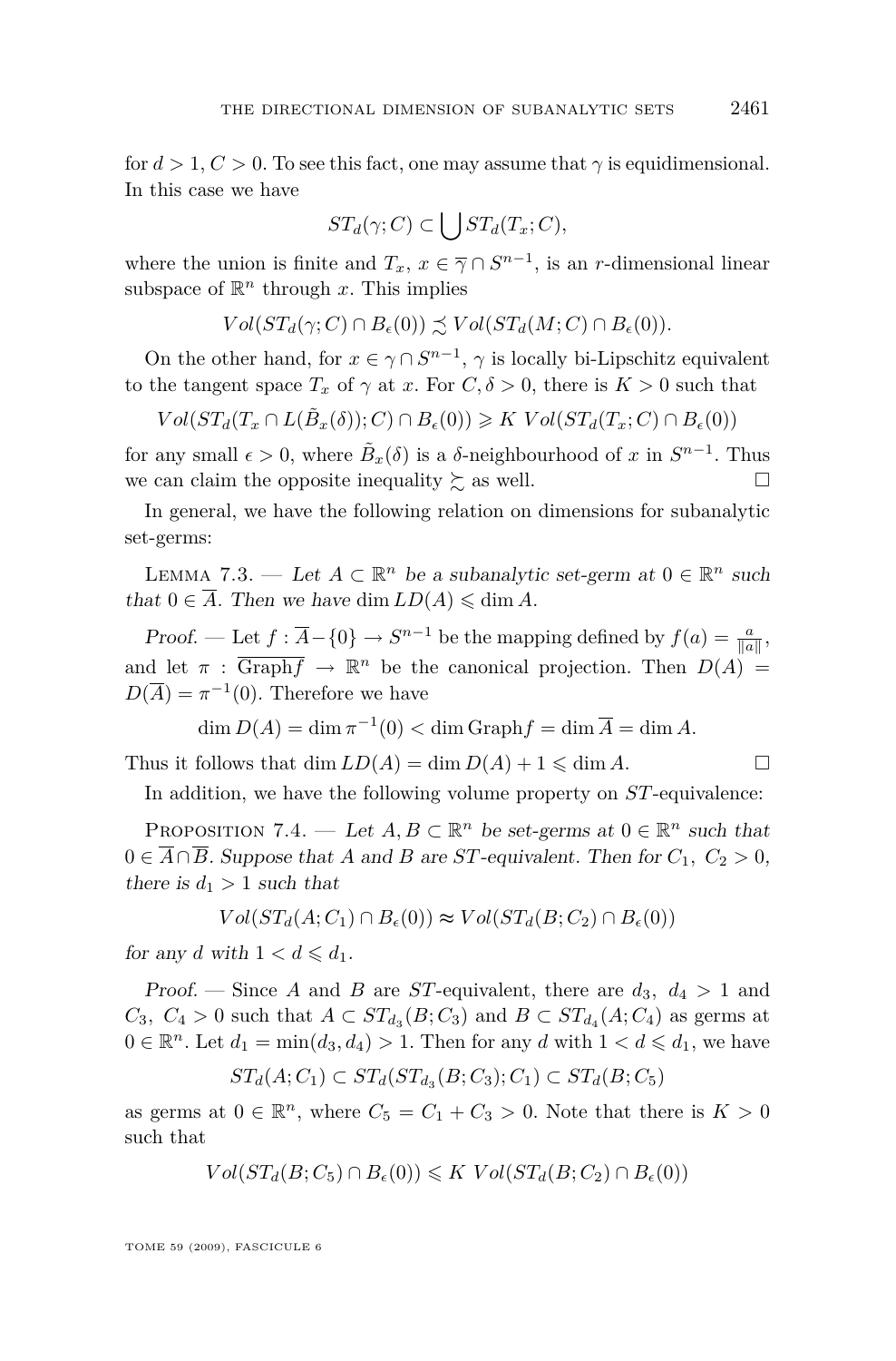for any small  $\epsilon > 0$ . It follows that

$$
Vol(ST_d(A; C_1) \cap B_{\epsilon}(0)) \precsim Vol(ST_d(B; C_2) \cap B_{\epsilon}(0)).
$$

The opposite inequality  $\succeq$  follows similarly.

The following corollary is an obvious consequence of Theorem [4.14,](#page-11-0) Lemma [7.3](#page-17-0) and Propositions [7.2,](#page-16-0) [7.4.](#page-17-0)

COROLLARY 7.5. — Let  $\alpha \subset \mathbb{R}^n$  be a subanalytic set-germ at  $0 \in \mathbb{R}^n$ such that  $0 \in \overline{\alpha}$ , and let  $\beta \subset \mathbb{R}^n$  be a subanalytic cone at  $0 \in \mathbb{R}^n$ . Suppose that dim  $\alpha$  < dim  $\beta$ . Then, for  $C_1$ ,  $C_2 > 0$ , there is  $d_1 > 1$  such that

$$
\lim_{\epsilon \to 0} \frac{Vol(ST_d(\alpha; C_1) \cap B_{\epsilon}(0))}{Vol(ST_d(\beta; C_2) \cap B_{\epsilon}(0))} = 0.
$$

for any *d* with  $1 < d \le d_1$ .

Remark 7.6. — We cannot take  $\beta$  merely a subanalytic set-germ in the corollary above. Let  $\alpha \subset \mathbb{R}^3$  be the positive *z*-axis, and let  $\beta := \{(x, y, z) \in$  $\mathbb{R}^3 \mid z^3 = x^2 + y^2$ . Then dim  $\alpha = \dim LD(\beta) = 1$  and  $\dim \beta = 2$ . For  $d > 1$ sufficiently close to 1 and  $C > 0$ ,

$$
\lim_{\epsilon \to 0} \frac{Vol(ST_d(\alpha; C) \cap B_{\epsilon}(0))}{Vol(ST_d(\beta; C) \cap B_{\epsilon}(0))} = 1.
$$

Using Corollary 7.5, we can show the following lemma:

LEMMA 7.7. — Let  $h : (\mathbb{R}^n, 0) \to (\mathbb{R}^n, 0)$  be a bi-Lipschitz homeomorphism, let  $E \subset \mathbb{R}^n$  be a subanalytic set-germ at  $0 \in \mathbb{R}^n$  such that  $0 \in \overline{E}$ , and let  $F := h(E)$ . Suppose that F and  $LD(F)$  are *ST*-equivalent and  $LD(F)$  is subanalytic. Then we have dim  $LD(F) \leq \dim E$ .

Proof. — Assume that  $\dim LD(F) > \dim F (= \dim E)$ . Since *F* and *LD*(*F*) are *ST*-equivalent, it follows from Proposition [7.4](#page-17-0) that there are  $d_1 > 1$  and  $C_1, C_2 > 0$  such that

$$
Vol(ST_d(F; C_1) \cap B_{\epsilon}(0)) \approx Vol(ST_d(LD(F); C_2) \cap B_{\epsilon}(0))
$$

for any *d* with  $1 < d \le d_1$ .

On the other hand, *h* is a bi-Lipschitz homeomorphism. Therefore we have the following volume relation:

$$
Vol(ST_d(F; C_1) \cap B_{\epsilon}(0)) \approx Vol(ST_d(E; C_3) \cap B_{\epsilon}(0))
$$

for  $C_3 > 0$ . It follows that

$$
1 \approx \frac{Vol(ST_d(F; C_1) \cap B_{\epsilon}(0))}{Vol(ST_d(LD(F); C_2) \cap B_{\epsilon}(0))} \approx \frac{Vol(ST_d(E; C_3) \cap B_{\epsilon}(0))}{Vol(ST_d(LD(F); C_2) \cap B_{\epsilon}(0))}
$$

ANNALES DE L'INSTITUT FOURIER

<span id="page-18-0"></span>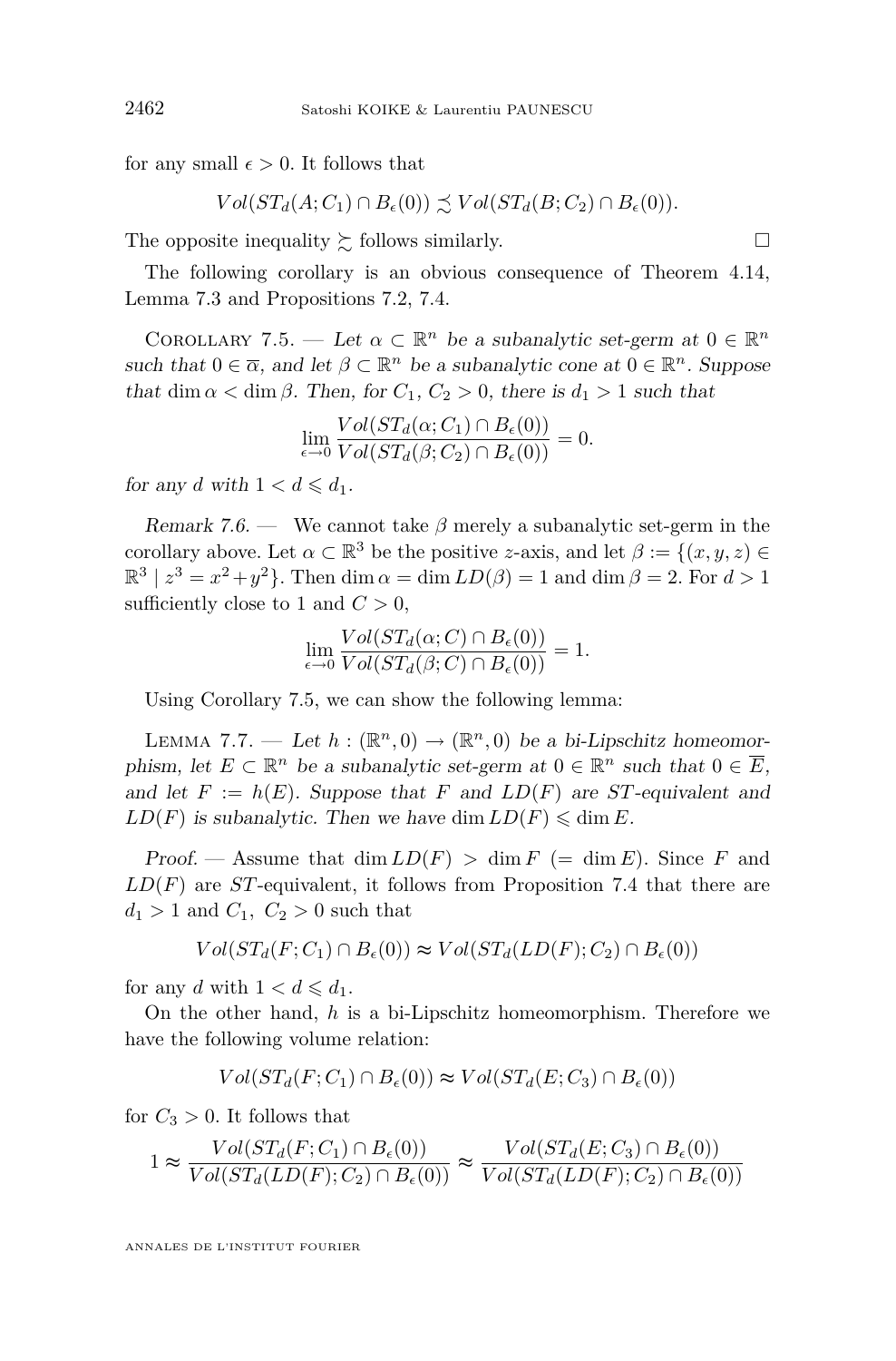for *d* with  $1 < d \le d_1$ . By Corollary [7.5,](#page-18-0) the right ratio tends to 0 as  $\epsilon \to 0$ , if  $d > 1$  is sufficiently close to 1. This is a contradiction. Thus we have  $\dim LD(F) \leqslant \dim F.$ 

Now we show our Main Theorem. By the reduction of Main Problem in the previous section, it suffices to show that the answer to Problem [6.1](#page-14-0) is affirmative. Let us recall the hypotheses of Problem [6.1,](#page-14-0) namely  $h: (\mathbb{R}^n, 0) \to (\mathbb{R}^n, 0)$  is a bi-Lipschitz homeomorphism and  $A, h(A) \subset \mathbb{R}^n$ are subanalytic set-germs at  $0 \in \mathbb{R}^n$  such that  $0 \in \overline{A}$ .

We apply Lemma [7.7](#page-18-0) to  $E := LD(A)$  and  $F := h(LD(A))$ , so we need to check all the assumptions of [7.7.](#page-18-0)

Because  $h(A)$  is assumed subanalytic, so it is

$$
LD(h(A)) = LD(h(LD(A))) = LD(F).
$$

Since *A* is subanalytic,  $LD(A)$  is *ST*-equivalent to *A* (see Theorem [4.14\)](#page-11-0). Then, by Proposition [4.5,](#page-8-0)  $F = h(LD(A))$  is *ST*-equivalent to  $h(A)$ . In addition, it follows from the subanalyticity of  $h(A)$  that  $h(A)$  is *ST*-equivalent to  $LD(h(A)) = LD((h(LD(A))) = LD(F)$ . Since *ST*-equivalence is an equivalence relation (Remark [4.3\)](#page-8-0),  $F = h(LD(A))$  is *ST*-equivalent to  $LD(F) = LD(h(LD(A))).$ 

Therefore it follows from Lemma [7.7](#page-18-0) that  $\dim LD(h(A))$  =  $\dim LD(h(LD(A))) \leq \dim LD(A)$ , which proves that the answer to Problem [6.1](#page-14-0) is affirmative, and as a result, our Main Problem has an affirmative answer as well. This concludes the proof of our Main Theorem.

Obviously our Main Theorem can be generalized to arbitrary finite families of subanalytic sets.

Since we have shown the affirmative answer to Problem [6.1,](#page-14-0) we have proved Theorem [1.1](#page-3-0) as well, which also follows as a corollary of our Main Theorem.

Remark 7.8. — The authors are preparing a note with Ta Lê Loi on directional properties in *o*-minimal structures. In that note we are also discussing whether the main result of this paper holds in a *o*-minimal structure, replacing the assumptions of subanalytic sets with those of definable sets. The main result holds in a *o*-minimal structure over the real field. However the natural correpoding result does not always hold in a *o*minimal structure over a general real closed field. In fact the direction set can be infinite-dimensional. In addtion, we used the finite covering property of compactness (bounded closed sets) in our volume arguments, but compactness does not mean the finite covering property over a general real closed field.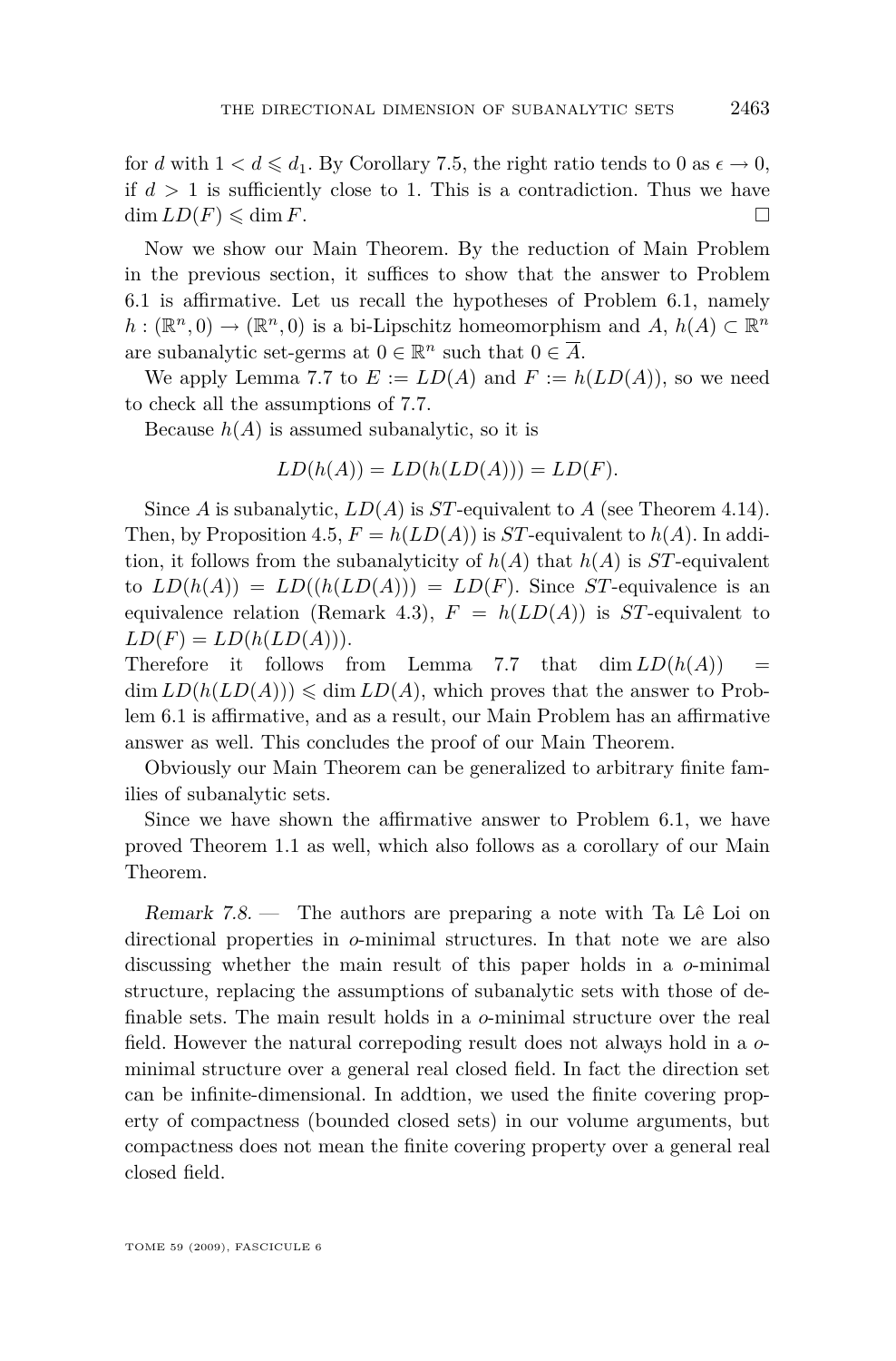#### **Appendix**

In this appendix we give a quick proof of our Main Theorem for subanalytic surfaces. Let  $f : (\mathbb{R}^n, 0) \to (\mathbb{R}^p, 0)$  be a subanalytic map-germ such that  $f^{-1}(0) - \{0\} \neq \emptyset$  as germs at  $0 \in \mathbb{R}^n$ . Then, for two connected components *A*<sub>1</sub>, *A*<sub>2</sub> of  $f^{-1}(0) - \{0\}$  (if they exist),  $\overline{A_1} \cap \overline{A_2} = \{0\}$ . Therefore we consider our Main Problem in the following setup:

Let  $h: (\mathbb{R}^n, 0) \to (\mathbb{R}^n, 0)$  be a bi-Lipschitz homeomorphism, and let  $A_1$ , *A*<sub>2</sub>, *B*<sub>1</sub>, *B*<sub>2</sub> ⊂  $\mathbb{R}^n$  be subanalytic set-germs at  $0 \in \mathbb{R}^n$  such that  $\overline{A_1} \cap \overline{A_2}$  = *{*0*}*, *B*<sub>1</sub> ∩ *B*<sub>2</sub> = {0*}* and  $h(A_i) = B_i$ ,  $i = 1, 2$ .

Under this setup we have the following claim on the directional dimension:

 $CLAIM 1.$  — dim $(D(A_1) ∩ D(A_2)) \leq n-2$  (dim $(D(B_1) ∩ D(B_2))$ ) *n* − 2).

*Proof.* — Since  $D(A_1)$ ,  $D(A_2)$  ⊂  $S^{n-1}$ , we have dim  $D(A_1)$ , dim  $D(A_2)$  ≤  $n-1$ . Suppose that

(A.1) 
$$
\dim(D(A_1) \cap D(A_2)) = n - 1.
$$

Then dim  $D(A_1) = \dim D(A_2) = n - 1$ . It follows from Lemma [7.3](#page-17-0) that

(A.2) dim *A*<sup>1</sup> = dim *A*<sup>2</sup> = *n.*

Then, by (A.1) and (A.2),  $(A_1 - \{0\}) \cap (A_2 - \{0\}) \neq \emptyset$  as germs at 0 ∈  $\mathbb{R}^n$ , which contradicts our assumption. Therefore we have  $\dim(D(A_1) \cap$  $D(A_2)$ )  $\leq n-2$ .

By Lemma [4.8,](#page-9-0) we have

 $CLAIN 2. - If dim(D(A_1) \cap D(A_2)) = -1$ , then  $dim(D(B_1) \cap D(B_2)) =$ *−*1.

As seen in Proposition [2.2,](#page-4-0)  $D(A_1)$ ,  $D(A_2)$  and  $D(A_1) \cap D(A_2)$  are closed subanalytic subsets of  $S^{n-1}$ . Therefore they are compact. In particular, if their dimension is 0, they are finite points sets.

Concerning the directional dimension, we have another claim.

CLAIM 3. — 
$$
H \dim(D(A_1) \cap D(A_2)) = 0
$$
, then  $\dim(D(B_1) \cap D(B_2)) = 0$ .

*Proof.* — If  $\dim(D(B_1) \cap D(B_2)) = -1$ , then, by Claim 2,  $\dim(D(A_1) \cap D(B_2))$  $D(A_2)$  = *−*1. Therefore dim( $D(B_1) \cap D(B_2)$ ) ≥ 0. Suppose that

$$
(A.3) \qquad \dim(D(B_1) \cap D(B_2)) \geq 1.
$$

ANNALES DE L'INSTITUT FOURIER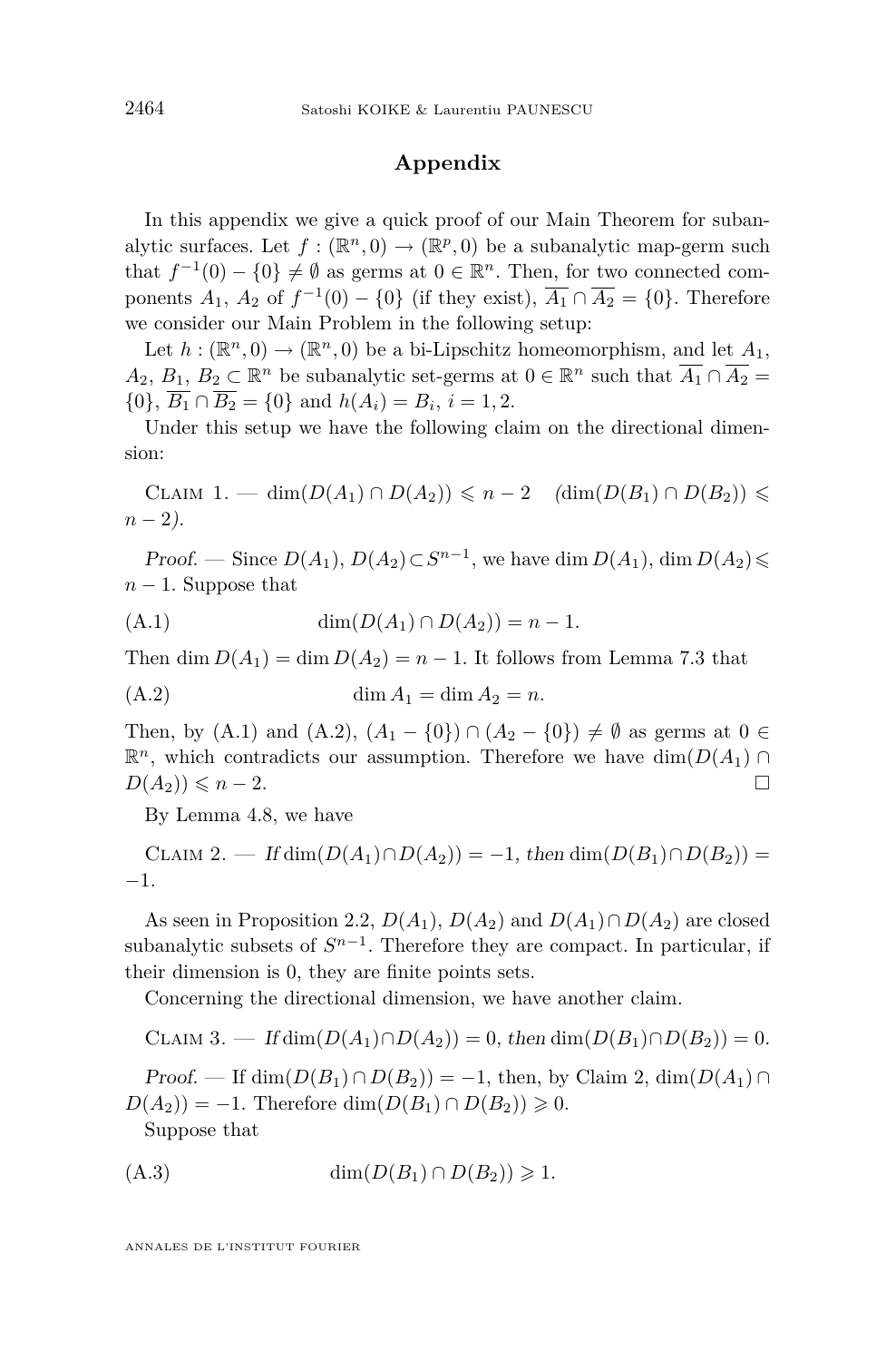Since  $\dim(D(A_1) \cap D(A_2)) = 0$ ,  $D(A_1) \cap D(A_2)$  is a finite points set. Let *D*(*A*<sub>1</sub>) ∩ *D*(*A*<sub>2</sub>) := {*P*<sub>1</sub>, · · · *, P<sub>a</sub>*} where 1 ≤ *a* < ∞ *.* By (*A*.3), we can pick up  $a + 1$  points  $Q_1, \dots, Q_{a+1}$  from a connected subanalytic subset of *D*(*B*<sub>1</sub>)∩*D*(*B*<sub>2</sub>) of dimension  $\geq 1$ . Corresponding to each  $Q_j$ ,  $1 \leq j \leq a+1$ , there are analytic arcs  $\alpha_j \subset B_1 \cup \{0\}, \beta_j \subset B_2 \cup \{0\}$  such that  $T(\alpha_j) =$  $T(\beta_i) = L(Q_i)$ . Then it follows from Lemma [4.8](#page-9-0) that for any sequence of points  $\{a_m\} \subset h^{-1}(\alpha_j)$  such that  $\lim_{m \to \infty} \frac{a_m}{\|a_m\|}$  exists, there exists a sequence of points  $\{b_m\} \subset h^{-1}(\beta_j)$  such that  $\lim_{m \to \infty} \frac{b_m}{\|b_m\|} = \lim_{m \to \infty} \frac{a_m}{\|a_m\|}, 1 \leq j \leq a+1.$ Here we make a remark on the limit point set.

Remark A. — For each j, if  $\lim_{m \to \infty} \frac{a_m}{\|a_m\|}$  and  $\lim_{m \to \infty} \frac{a'_m}{\|a'_m\|}$  exist for  $\{a_m\}$ ,

 ${a'_m} \subset h^{-1}(\alpha_j)$ , then their limit points coincide. After this, we denote by  $R_i$  the unique limit point.

Proof. — Suppose that

$$
\lim_{m \to \infty} \frac{a_m}{\|a_m\|} = a \neq a' = \lim_{m \to \infty} \frac{a'_m}{\|a'_m\|}.
$$

Let  $S_{\epsilon}(a) := L(\partial (B_{\epsilon}(a) \cap S^{n-1}))$ . Then there are  $\epsilon_1, \epsilon_2 > 0$  with  $0 < \epsilon_1 <$  $\epsilon_2 < ||a - a'||$  such that for any  $\epsilon$  with  $\epsilon_1 \leqslant \epsilon \leqslant \epsilon_2$ ,  $S_{\epsilon}(a) \cap h^{-1}(\alpha_j)$  contains infinitely many points  ${C_k^{\epsilon}}$ . Therefore, for any  $\epsilon$  with  $\epsilon_1 \leq \epsilon \leq \epsilon_2$ , there is a subsequence  ${C_t^{\epsilon}}$  of  ${C_k^{\epsilon}}$  such that  $\lim_{t\to\infty} \frac{C_t^{\epsilon}}{\|C_t^{\epsilon}\|} = C^{\epsilon}$ , and if  $\epsilon \neq \epsilon'$ , then  $C^{\epsilon} \neq C^{\epsilon'}$ . By Lemma [4.8](#page-9-0) again, for any  $\epsilon$  with  $\epsilon_1 \leq \epsilon \leq \epsilon_2$ , there is a sequence of points  ${d_t^{\epsilon}} \subset h^{-1}(\beta_j)$  such that  $\lim_{t \to \infty} \frac{d_t^{\epsilon}}{||d_t^{\epsilon}||} = C^{\epsilon}$ . This implies that  $\dim(D(A_1) \cap D(A_2)) \geq 1$ , which contradicts our assumption. Thus the limit points are the same point.

Note that  $R_j \in \{P_1, \dots, P_a\}$  for  $1 \leq j \leq a+1$ . Therefore there are *u*, *v* with  $1 \leq u, v \leq a+1$  and  $u \neq v$  such that  $R_u = R_v$ . On the other hand, there is  $C_1 > 0$  such that  $ST_1(\alpha_u; C_1) \cap ST_1(\alpha_v; C_1) = \{0\}$ . By Lemma [4.4,](#page-8-0) there is  $C_2 > 0$  such that

$$
ST_1(h^{-1}(\alpha_u); C_2) \cap ST_1(h^{-1}(\alpha_v); C_2) = \{0\}.
$$

This contradicts the fact that  $R_u = R_v$ . Thus  $\dim(D(B_1) \cap D(B_2)) = 0$ .  $\Box$ 

It follows from Claims 1, 2, 3 that if  $n \leq 3$ , then we have

$$
\dim(D(A_1) \cap D(A_2)) = \dim(D(B_1) \cap D(B_2)),
$$

namely the directional dimension is preserved by a bi-Lipschitz homeomorphism. This is enough to give a comprehensive interpretation for Oka's family.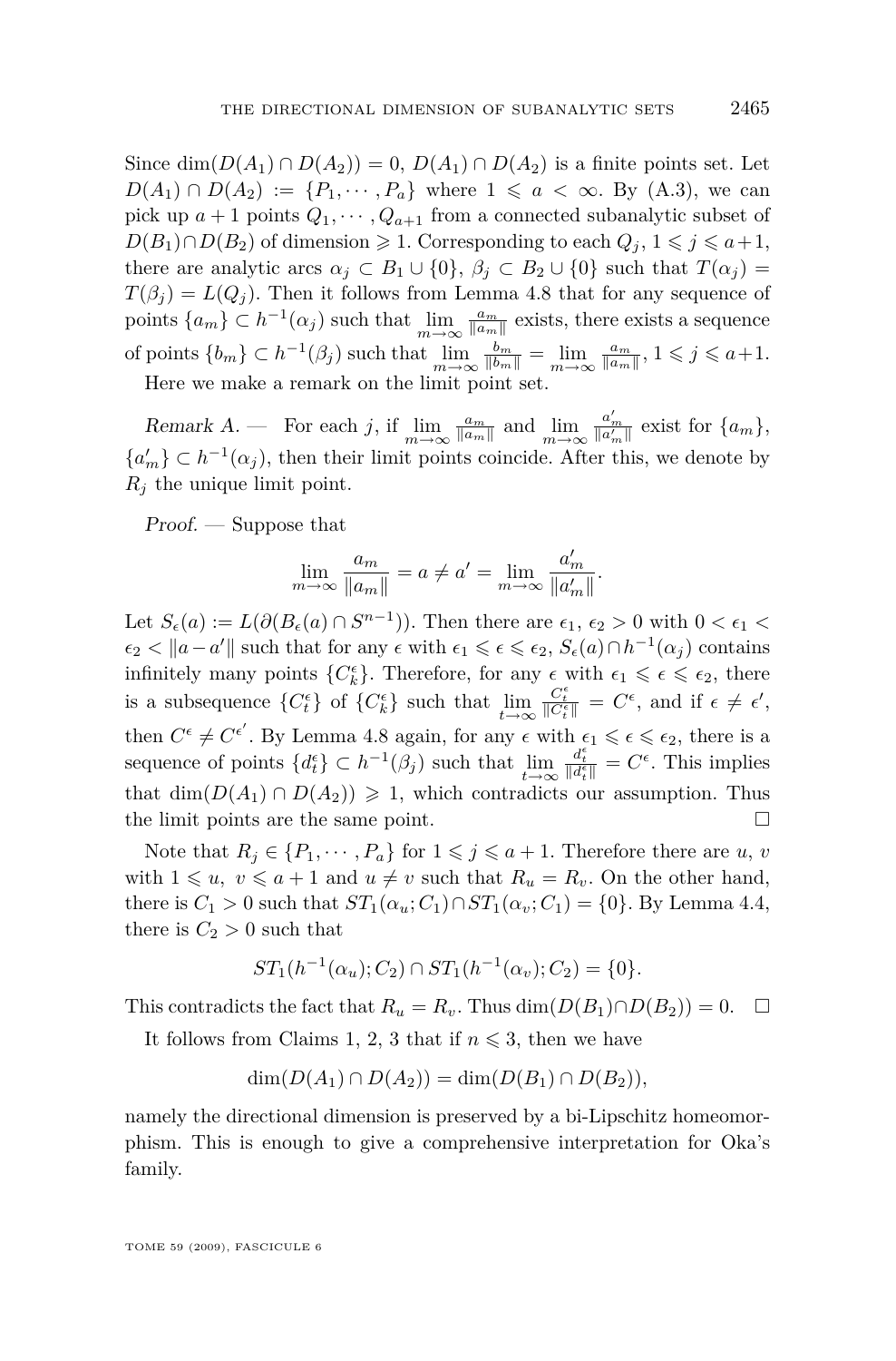#### BIBLIOGRAPHY

- <span id="page-22-0"></span>[1] E. Bierstone & P. D. Milman, "Arc-analytic functions", Invent. math. **101** (1990), p. 411-424.
- [2] J. Bochnak & J.-J. Risler, "Sur les exposants de Lojasiewicz", Comment. Math. Helv. **50** (1975), p. 493-507.
- [3] J. Briançon & J. P. Speder, "La trivialité topologique n'implique pas les conditions de Whitney", C. R. Acad. Sci. Paris **280** (1975), p. 365-367.
- [4] T. Fukui, "The modified analytic trivialization via the weighted blowing up", J. Math. Soc. Japan **44** (1992), p. 455-459.
- [5] T. Fukui, S. Koike & T.-C. Kuo, "Blow-analytic equisingularities, properties, problems and progress", in Real Analytic and Algebraic Singularities (T. Fukuda, T. Fukui, S. Izumiya and S. Koike, ed.), Pitman Research Notes in Mathematics Series, vol. 381, Longman, 1998, p. 8-29.
- [6] T. Fukui & L. Paunescu, "Modified analytic trivialization for weighted homogeneous function-germs", J. Math. Soc. Japan **52** (2000), p. 433-446.
- [7] T. Fukui, L. Paunescu, M. Coste, K. Kurdyka, C. McCrory & A. Parusinski, Arc Spaces and additive invariants in real algebraic and analytic geometry, Panoramas et Synthèses, no. 24, Société Mathématique de France, 2008, xxii+125 pages.
- [8] J.-P. Henry & A. Parusiński, "Existence of Moduli for bi-Lipschitz equivalence of analytic functions", Compositio Math. **136** (2003), p. 217-235.
- [9] ——— , "Invariants of bi-Lipschitz equivalence of real analytic functions", Banach Center Publications **65** (2004), p. 67-75.
- [10] H. Hironaka, "Subanalytic sets", in Number Theory, Algebraic Geometry and Commutative Algebra, in honor of Yasuo Akizuki, Kinokuniya, Tokyo, 1973, p. 453- 493.
- [11] ——— , "Stratification and flatness", in Real and Complex Singularities (Oslo 1976, P. Holm, ed.), Sithoff and Noordhoff, 1977, p. 196-265.
- [12] S. KOIKE, "On strong  $C^0$ -equivalence of real analytic functions", J. Math. Soc. Japan **45** (1993), p. 313-320.
- [13] ——— , "The Briançon-Speder and Oka families are not biLipschitz trivial", Several Topics in Singularity Theory, RIMS Kokyuroku **1328** (2003), p. 165-173.
- [14] T.-C. Kuo, "A complete determination of  $C^0$ -sufficiency in  $J^r(2,1)$ ", Invent. math. **8** (1969), p. 226-235.
- [15] ——— , "Characterizations of *v*-sufficiency of jets", Topology **11** (1972), p. 115-131.
- [16] ——— , "Une classification des singularités réels", C.R. Acad. Sci. Paris **288** (1979), p. 809-812.
- [17] ——— , "The modified analytic trivialization of singularities", J. Math. Soc. Japan **32** (1980), p. 605-614.
- [18] ——— , "On classification of real singularities", Invent. math. **82** (1985), p. 257-262.
- [19] K. Kurdyka, "Ensembles semi-algébriques symétriques par arcs", Math. Ann. **282** (1988), p. 445-462.
- [20] S. Lojasiewicz, Ensembles semi-analytiques, Inst. Hautes Etudes Sci. Lectute Note, 1967.
- [21] T. Mostowski, Lipschitz equisingularity, vol. 243, Dissertationes Math., 1985.
- [22] ——— , "A criterion for Lipschitz equisingularity", Bull. Acad. Polon. Sci. **37** (1988), p. 109-116.
- [23] ——— , "Lipschitz equisingularity problems", Several Topics in Singularity Theory, RIMS Kokyuroku **1328** (2003), p. 73-113.